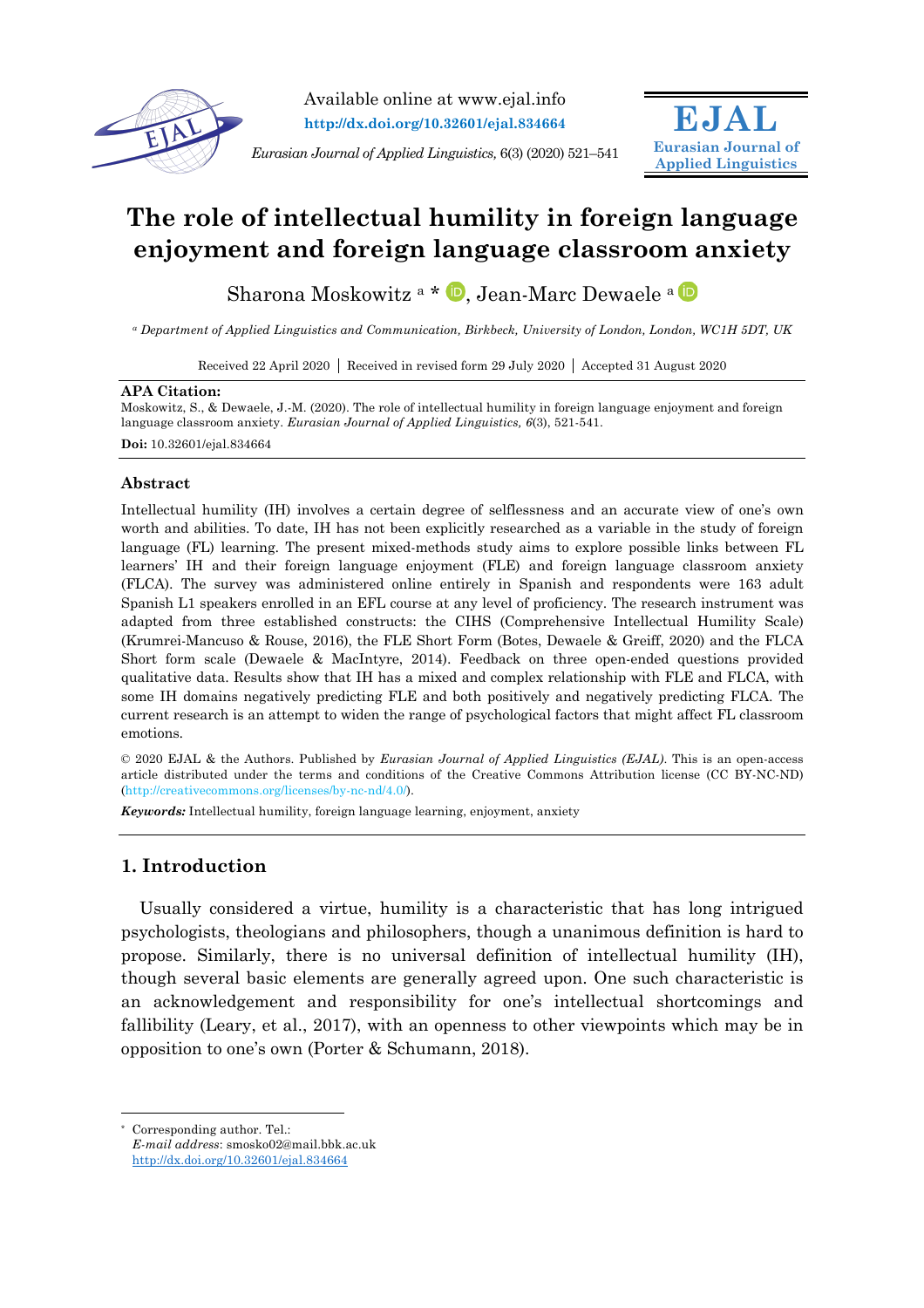The empirical study of intellectual humility (IH) is still emerging and to date, there is no existing research on how IH might affect foreign language (FL) learning. Given the interface of social science disciplines and the widespread call for interdisciplinary collaboration (cf. Dewaele, 2019), the aim of the current research is to embark on an exploration of IH from an Applied Linguistics perspective. As such, we continue in the tradition of individual differences research in FL learning where researchers included variables from neighbouring disciplines (cf. Dewaele, 2009; Erten & Erten, 2014).

Utilizing a mixed-methods approach, the questions the current research will attempt to explore are how learners' IH affects their foreign language enjoyment (FLE) and foreign language classroom anxiety (FLCA) (Dewaele & MacIntyre, 2014). The statistical analyses will look for relationships between variables, and the qualitative component will seek traces of IH in learners' descriptions of their own experiences. The current study contributes to the emerging field of Positive Psychology in foreign language learning by further exploring the topics of FLE and FLCA, and to suggest that IH is a potential variable in the process of foreign language learning.

# **2. Literature Review**

## *2.1. Intellectual Humility*

The need for a middle ground between hubris and self-effacement is fundamental (Church & Barrett, 2016; Samuelson, Church, Jarvinen, & Paulus, 2015; Vorobej, 2011), as authors agree that one must "keep in mind the possibility that IH is a virtuous middle between two vices, intellectual arrogance and intellectual diffidence" (Barrett, 2016: 2). In disagreements, Pritchard (2018) points out that true IH involves a careful consideration of the opposing viewpoint as opposed to simply adopting a conciliatory stance. Unlike Groucho Marx's famous line of self-effacement: "Those are my principles. If you don't like them, I have others," such disingenuous concession is not indicative of IH; rather, one with IH would fairly assess one's own beliefs and the strength and evidential background of one's own argument. Hazlett's (2012) view on IH and disagreement is that one could respond with the attitude that one is fairly certain of one's epistemological belief, while acknowledging that other beliefs might also be reasonable. Hoyle et al. (2016) mirror this concept, arguing that those with IH are more willing to accept that their views and opinions might be subject to further consideration.

In their conceptualization of IH, Porter and Schumann (2018) propose that beyond a simple acceptance, an *appreciation* of others' viewpoints is a defining element of IH. In a study of 181 students at a community college in California, the researchers explored whether or not IH was related to openness in learning about the viewpoints of others in hypothetical classroom disagreements. They found that IH was positively associated with Need for Cognition, Openness to Experience, and Epistemic Curiosity,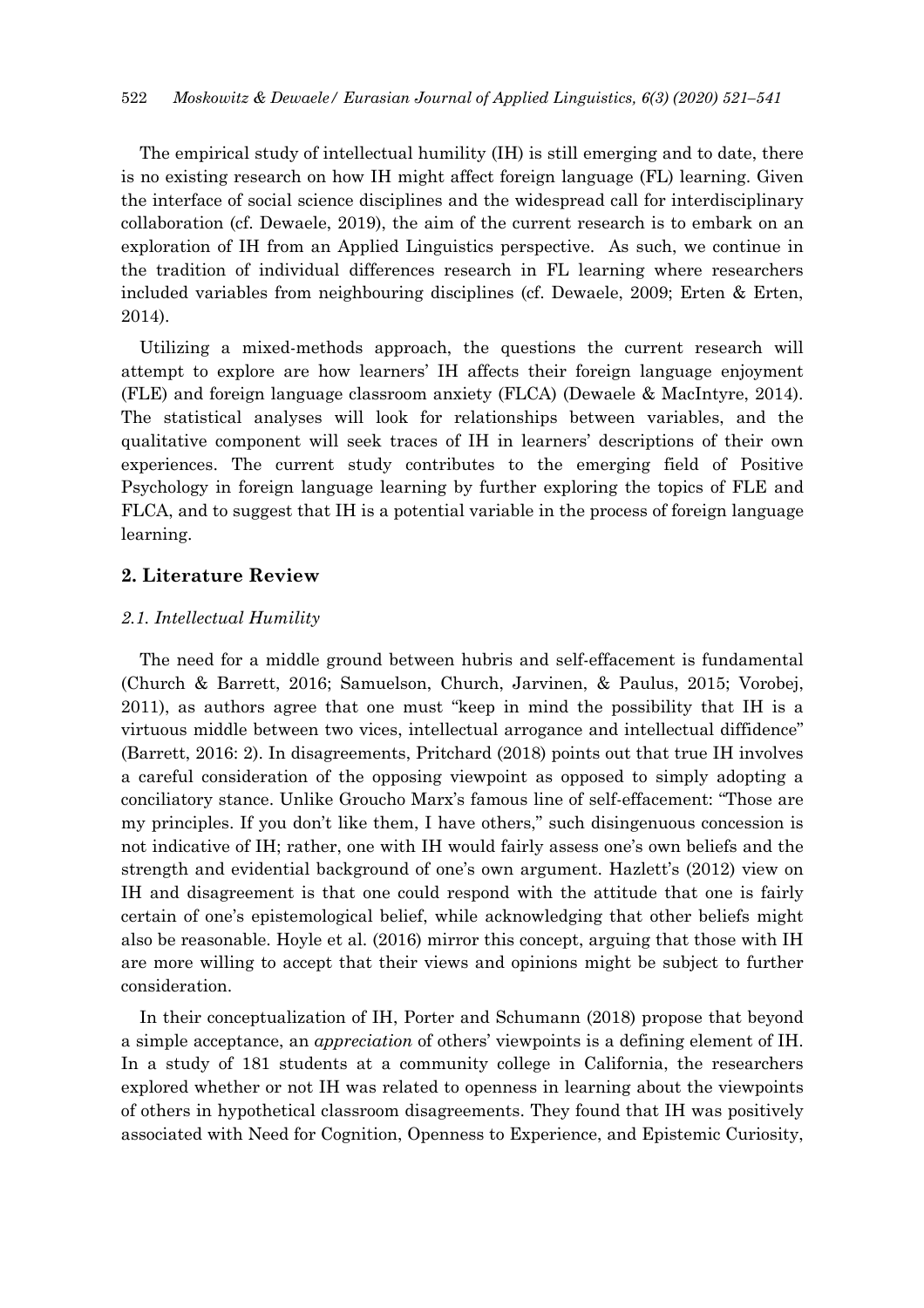suggesting that it taps an open orientation toward thinking and learning. IH was also positively associated with a Growth Mindset of Intelligence which reflects the belief that one can develop and change one's own intelligence. It might explain the connection between IH and motivation to learn (Blackwell, Trzesniewski, & Dweck, 2007; Krumrei-Mancuso, Haggard, LaBouff & Rowatt, 2020; Porter & Schumann, 2018).

Because it entails being open to others' viewpoints, Porter and Schumann (2018) contend that IH is indispensable in conflict resolution. In one study of 188 adults, the authors found that IH was closely related to modesty and openness to opposing views, though not related to low self-concept (Porter & Schumann, 2018: 148). The authors also found that IH was "associated with having stronger learning goals" (Porter & Schumann, 2018, p. 152).

Higher levels of IH are also associated with cognitive flexibility (Zmigrod, et al., 2019), curiosity, a love of learning and motivation to learn new things (Haggard et al., 2018). Those with IH might be more oriented towards learning, more tolerant of the unknown, and more at ease outside their comfort zones because, "simply put, learning requires the humility to realize one has something to learn" (Krumrei-Mancuso et al., 2020, p. 155). Another aspect of IH as proposed by Roberts and Wood (2003) relates to social status. They argue that a person with sufficient IH would not be concerned with what "one's intellect or intellectual products (such as ideas and insights) bear upon one's social status" (Barrett, 2016, p. 2).

In a comprehensive analysis for the development and validation of an IH scale, Alfano et al. (2017) compared five separate studies which measured different aspects of IH, concluding that there are four essential dimensions: "Open-mindedness (versus Arrogance), Intellectual Modesty (versus Vanity), Corrigibility (versus Fragility), and Engagement (versus Boredom)" (Alfano et al., 2017, p. 1) The authors define Openmindedness, as "behavior and attitudes that reflect an acknowledgement of the limitations of one's knowledge, especially relative to others (rather than arrogance about one's intellectual capabilities and knowledge), and a desire to gain knowledge irrespective of status" (Alfano et al., 2017, p. 6) and, Engagement, which the authors define as "motivation to investigate things one doesn't understand, particularly in response to encountering ideas different from one's own" (ibid: p. 6).

Another construct to measure IH, the Comprehensive Intellectual Humility Scale (CIHS) (Krumrei-Mancuso & Rouse, 2016) measures 4 separate but intercorrelated aspects of IH: Independence of intellect and ego, Openness to revising one's viewpoint, Respect for others' viewpoints, and Lack of intellectual overconfidence. The authors found that IH was a predictor of open-minded thinking and tolerance, though not of low self-esteem.

#### *2.2. Foreign Language Classroom Anxiety and Enjoyment*

Negative emotions such as anxiety have been thoroughly researched in SLA literature (Dewaele & MacIntyre, 2014), however research on positive emotion is still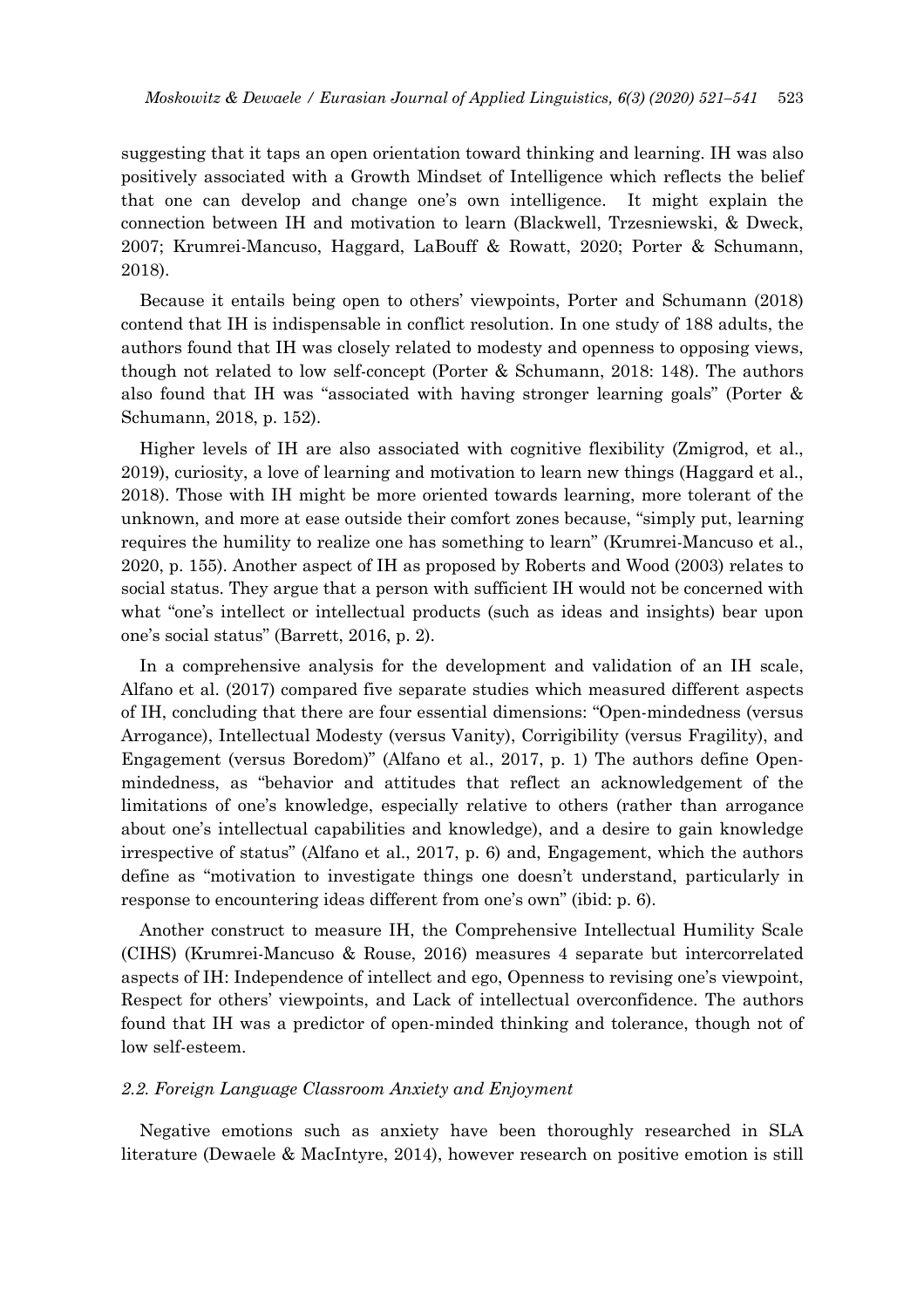developing and rapidly gaining traction (Dewaele, Chen, Padilla & Lake, 2019). While positive and negative emotions in the classroom often interact, negative emotion has been described as having a narrowing effect, while positive emotion has a broadening effect (Fredrickson, 2003; MacIntyre & Gregersen, 2012).

Dewaele and MacIntyre (2014) analyzed FLE and FLCA of 1,746 learners worldwide, utilizing a new FLE scale which included 21 items. They later defined FLE as being more than superficial pleasure but rather a complex emotion "capturing interacting dimensions of challenge and perceived ability" (Dewaele & MacIntyre, 2016, p. 216). Using an analogy from sports, they explain that "it might be pleasurable to win a game by a wide margin but it is not necessarily a game anyone enjoys; alternatively, it is enjoyable to play well in a closely contested match where success might mean playing well and either winning or losing" (p. 217). The FLE scale was combined with an 8-item FLCA scale that was extracted from the Foreign Language Classroom Anxiety Scale (FLCAS) (Horwitz, Horwitz & Cope, 1986) and corresponded to the original structure. FLCA was defined by Horwitz (2017) as an anxiety that people who learn a language experience "because of distress at their inability to be themselves and to connect authentically with other people through the limitation of the new language" (p. 41). Dewaele and MacIntyre (2014) found that FLE and FLCA were negatively correlated (though the effect size was small) and the investigation into the sources of FLE and FLCA revealed that higher FLE and lower FLCA were linked to being older, having a tertiary education, and having a higher degree of multilingualism. Female participants reported higher levels of both FLE and FLCA than male participants. The qualitative component of the study was based on feedback to an open-ended question which asked learners to describe an episode from their class that had been particularly enjoyable, of which 1,076 of the 1,740 respondents answered. The responses described activities that typically involved a degree of learner autonomy such as class debates, presentations, and activities that involved group collaboration. Teachers were often mentioned for their use of humour to lighten the mood and lessen potential embarrassment from mistakes and other potential losses of face.

While FLE and FLCA are related, they are predicted by different variables, with FLE being more attributed to the teacher and FLCA to the learner's self (Dewaele & Dewaele, 2020; Dewaele & MacIntyre, 2019; Dewaele, Witney, Saito & Dewaele, 2018).

Dewaele and MacIntyre's (2014) work illustrated the important effect of a social dimension, namely how learners view their own social standing in relation to their peers. Higher FLE and lower FLCA depended on the strength of the bonds formed with classmates in the classroom and their place in the group hierarchy. As with FLE, the role of teachers emerged repeatedly in respondents' narratives, which is not surprising given that teachers can help students manage their anxiety by creating an atmosphere that is emotionally positive and supportive (Arnold, 1999; Borg, 2006; Dewaele, 2015; Dewaele & MacIntyre, 2016; Dewaele et al., 2018; Dewaele, Magdalena Franco & Saito, 2019; Dörnyei & Csizér, 1998; Dörnyei & Murphy, 2003;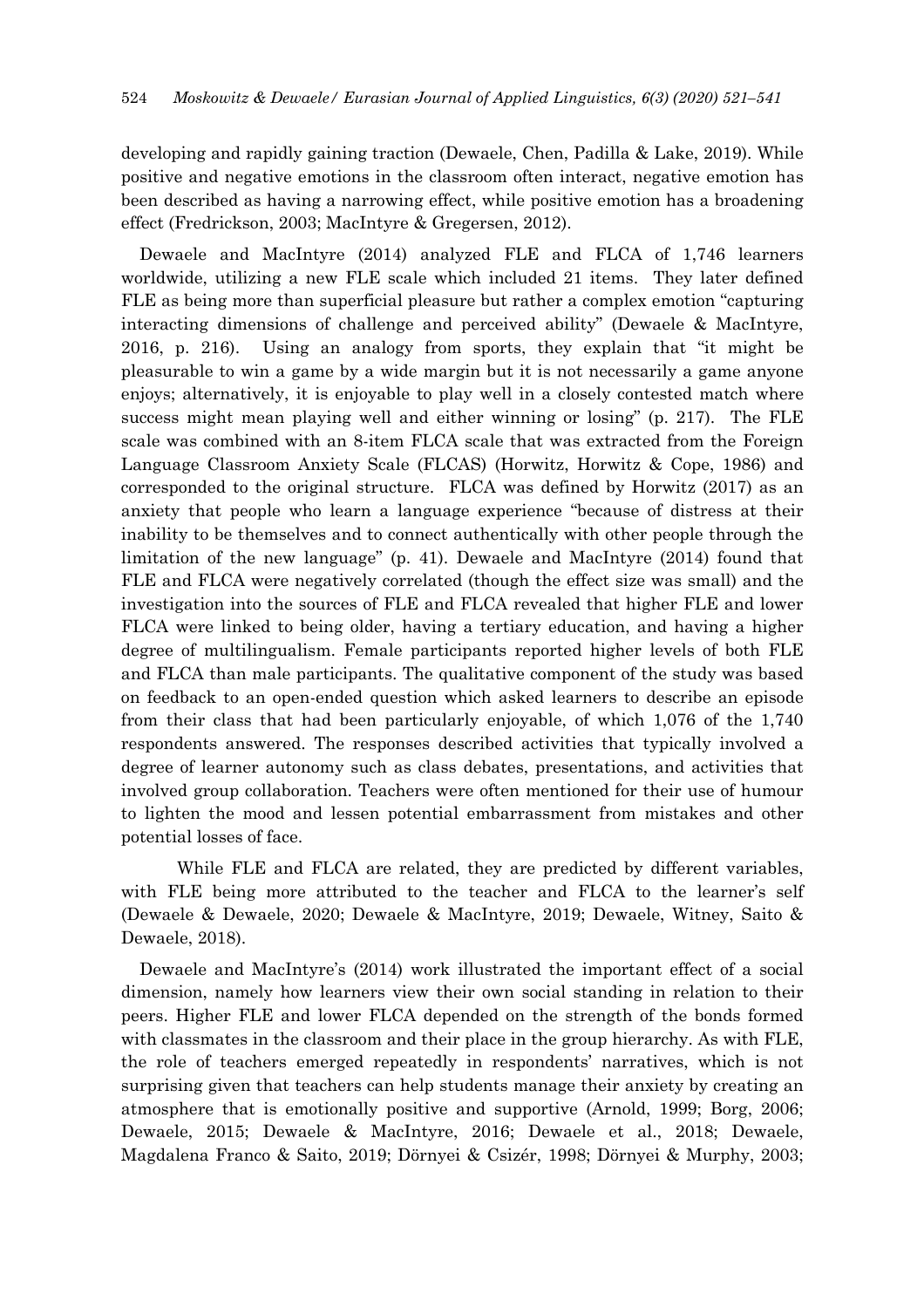Gregersen & MacIntyre, 2014). Dewaele & Dewaele (2020) analysed FLE and FLCA from 40 British FL learners who had two different teachers for the same FL. While levels of FLCA were identical with both teachers, students reported significantly more FLE with the Main Teacher than with the Second Teacher. The authors concluded that FLE is more teacher-specific than FLCA, which reinforces the finding in Dewaele et al. (2018) that teachers can boost their students' levels of FLE more easily than lower their FLCA.

Botes, Dewaele and Greiff (2020) set out to determine the factor structure of FLE in the Dewaele and MacIntyre's (2014) dataset and to develop a psychometrically strong short form of the questionnaire (S-FLES). Exploratory and confirmatory factor analysis revealed one higher-order factor (FLE) and three lower order factors: Teacher Appreciation, Personal Enjoyment, and Social Enjoyment. The S-FLES was validated and the fit statistics for the factor structure indicated close fit.

#### *2.3. Hypothesizing about IH in the FL classroom*

Researchers found that IH predicts less overclaiming of one's own knowledge (Alfano, et al., 2017; Krumrei-Mancuso et al., 2020). In the field of FL learning, this could be manifest in a learner's realistic assessment of their own proficiency level in the FL, and an admission of linguistic deficiencies and shortcomings. One could expect that a language learner with high IH might be more likely to ask questions when not understanding something in the FL. Since IH also involves a sense of independence of intellect and ego, a FL learner with a high level of IH might be less vulnerable to the opinion of others, more willing to take risks, and less anxious in using the FL.

Since those with high IH tend to be more willing to pay attention to, and even appreciate opinions and beliefs that are different than their own, learners with high IH might enjoy lively classroom debates and feel less threatened by opposing views. Those with IH might also be more helpful and more inclined to collaborative work and group problem solving, which could help to foster social cohesion in the FL classroom.

Since IH has not been previously studied in relation to FL learning, it is difficult to propose a directional hypothesis on how it might influence FLE and FLCA. However, since FLE is "most often attributed to the teacher while FLCA experiences were most frequently linked to the self" (Dewaele & MacIntyre, 2019), one might speculate that IH would have a more marked effect on FLCA than on FLE. Because IH has been associated with open-mindedness across various contexts (Krumrei-Mancuso et al., 2020), it could translate in a greater tendency to appreciate humour and spontaneity in the FL classroom, which could theoretically increase FLE. Moreover, IH has been associated with more prosocial types of thinking, such as tolerance (Krumrei-Mancuso & Rouse, 2016), and a sense of empathy and altruism (Krumrei-Mancuso, 2017), which could strengthen a sense of unity and social bonding in the FL classroom, thereby increasing FLE and mitigating FLCA. Past research has clearly demonstrated that social standing among peers is a strong predictor of FLCA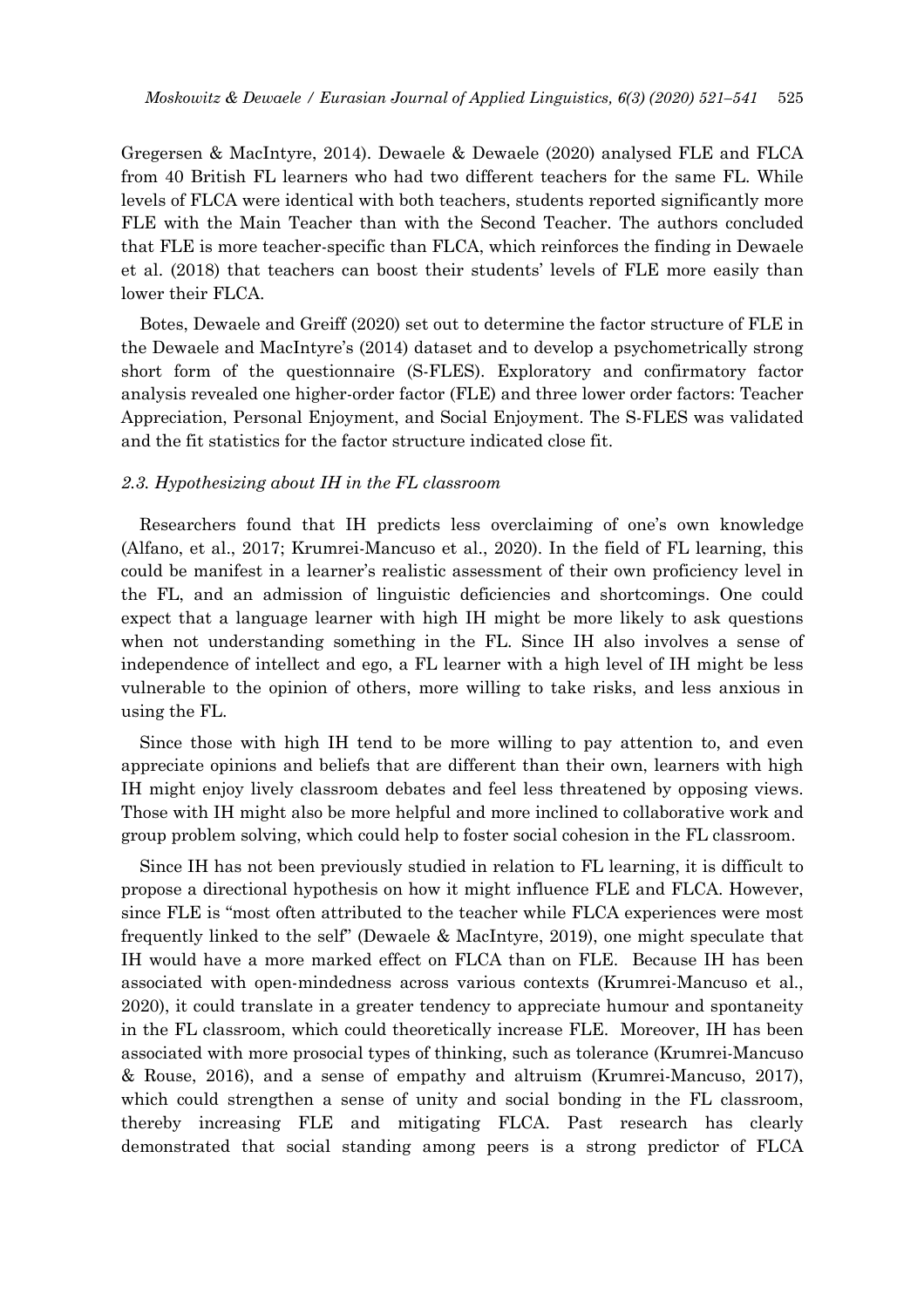(Dewaele & MacIntyre, 2014; Dewaele, et al., 2018), therefore it might be reasonable to expect that those with IH would experience less FLCA, as IH has been linked to less concern over one's social status (Barrett, 2016; Roberts & Wood, 2003).

Research Questions

- **1.** RQ1. What is the relationship between overall IH and FLE, as well as IH subscales and FLE subscales?
- 2. RQ2. What is the relationship between overall IH and FLCA, as well as IH subscales and FLCA?
- 3. RQ3. Is a sense of IH expressed in respondents' descriptions of their experiences of FLE and FLCA, and if so, which aspects of IH are most prominent?

## **3. Method**

The research design and questionnaire obtained ethics approval from the authors' research institution. Each participant's individual consent was obtained at the start of the survey. A pilot test was run on a small group of participants, who indicated that certain questions were unclear or ambiguously worded. The survey was revised accordingly, and the final version made with Google Forms was posted on various social media outlets. The call for participation was distributed to contacts, colleagues and friends. The survey remained online from November 2019 until January 2020. This method was chosen because it allows for easier collection of data across countries and demographic groups and because "data obtained in this way have been shown to be valuable and can come closest to catching elusive phenomena" (Dewaele, 2019, p. 77).

## *3.1. Participants*

A total of 163 participants took part (females = 108, males = 51, gender unspecified = 4). All participants were Spanish L1 speakers who were enrolled in an English class at any level of proficiency. The types of English classes ranged from universities to professional/continuing education to language schools. Ages ranged from 16 to 65 (*Mean* = 31,  $SD = 11.7$ ), and the age of onset of learning English ranged from 3 to 64 (*Mean* = 15.2, *SD* = 11.5). Asked about their relative standing in the English class (1 = much lower than average,  $5 =$  much higher than average), responses ranged from 1 to 5 (*Mean* = 3.2, *SD* = 1.1) Similarly, when asked how they define their level of English in general (1 = basic, 5 = advanced), responses ranged from 1 to 5. (*Mean* = 3.2, *SD* = 1.0). Respondents reported 17 different nationalities: Spain (*n* = 78), Colombia (*n* = 31), Mexico  $(n = 15)$ , Peru  $(n = 7)$ , Argentina  $(n = 4)$ , and smaller numbers from Guatemala, Bolivia, Ecuador, Honduras, Nicaragua, El Salvador, Venezuela, Panama, Costa Rica, Chile, Morocco, Andorra and USA.

#### *3.2. Instrument*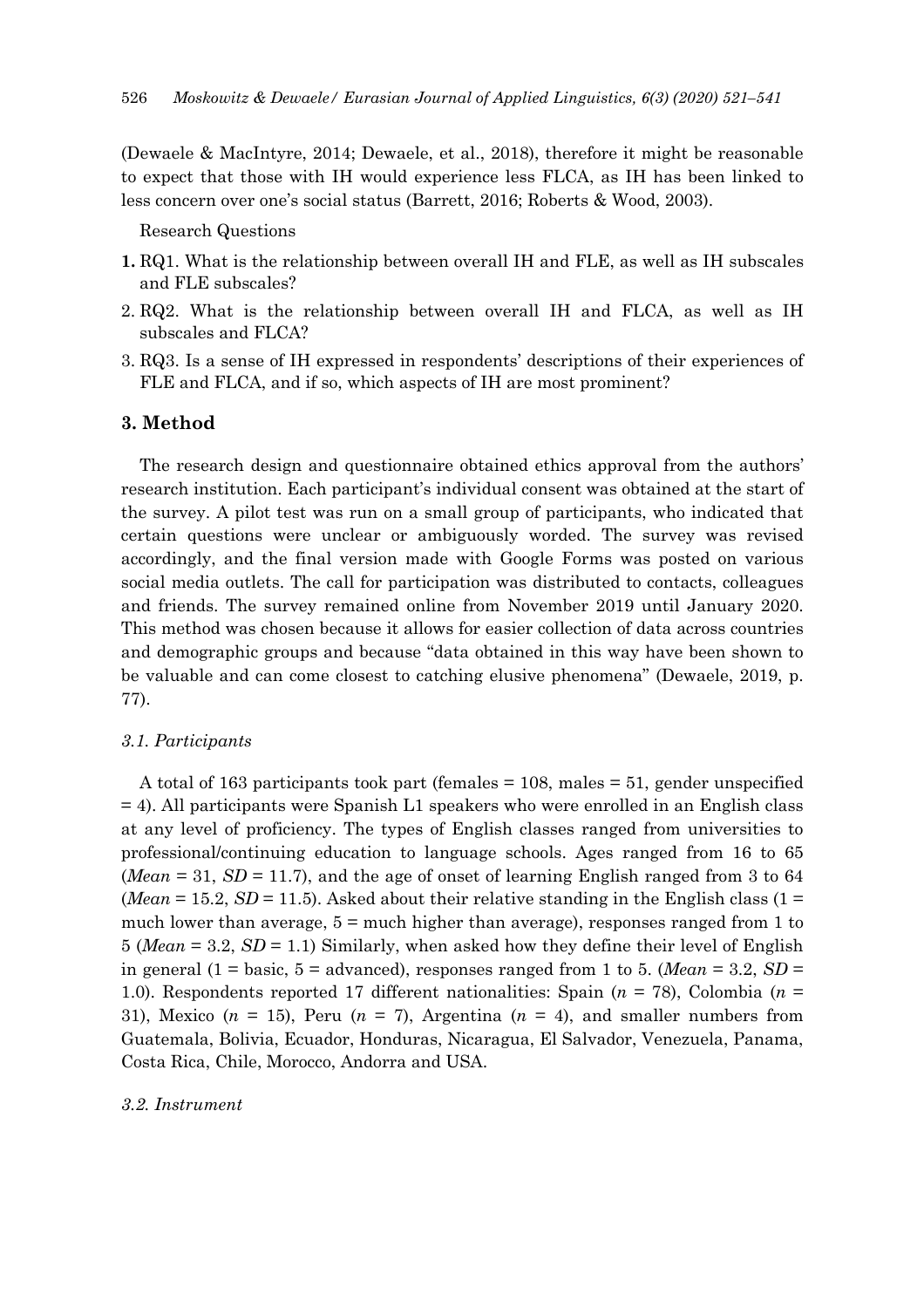The entire survey was administered in Spanish. Original constructs, as outlined below, were translated from English to Spanish. All open-ended questions were written by respondents in Spanish, and then translated and reported in English.

The research instrument used a mixed-methods approach to combine both emic and etic perspective (Dewaele, 2019), collecting quantitative and qualitative data at the same time in a convergent parallel design (Creswell & Plano Clark, 2011). The quantitative part included correlation analyses and multiple regression analyses, which allows for flexibility in measurements and types of variables (Plonsky & Ghanbar, 2018). The qualitative component was meant to add a crucial human touch to the quantitative data, providing context and deeper insight (Dewaele & MacIntyre, 2014), as well as the elaboration of specific topics of interest (Creswell & Plano Clark, 2011).

The first part of the survey consisted of 9 items to collect basic demographic information such as age, gender and nationality. The second part of the survey used the Comprehensive Intellectual Humility Scale (CIHS) (Krumrei-Mancuso & Rouse, 2016): "The full-scale CIHS can be used to provide an overall score for IH...Where desirable, individual subscale scores can be taken into consideration as well" (Krumrei-Mancuso & Rouse, 2016, p. 220). The CIHS is a self-report construct which consists of 22 items measuring IH. Responses were measured on a 5-point Likert scale ranging from 1 (strongly disagree) to 5 (strongly agree). Negatively worded items were reverse coded. Average scores ranged from  $3.09$  to  $5$  (Mean =  $4.02$ , SD = .36). Reliability was good (Cronbach's  $\alpha = 0.748$ ). The CIHS accounts for both social and cognitive aspects of IH, which make it a good fit in a study on FL learning in a classroom setting.

The CIHS can be divided into four subscales:

- Independence of Intellect and Ego (5 items) (*Mean* = 4.05,  $SD$  = .68, Cronbach's  $a$  = 0.914).
- Openness to Revising One's Viewpoint (5 items) (*Mean* = 3.96, *SD* = .63, Cronbach's  $a = 0.872$ .
- Respect for Others' Viewpoints (6 items) (*Mean* = 4.32,  $SD = .54$ , Cronbach's  $a =$ 0.926).
- Lack of Intellectual Overconfidence (6 items) (*Mean* = 3.77, *SD* = .55, Cronbach's *ɑ*  $= 0.822$ .

As a self-report measure, the CIHS offers "more accurate assessment of the intrapsychic feelings, attitudes and beliefs underlying IH, in addition to assessing behavioural components of IH" (Krumrei-Mancuso & Rouse, 2016, p. 210). Self-report measures are not without biases and a possible lack of awareness on the part of respondents (Bollinger & Hill, 2012; Duckworth & Yeager, 2015), however taking into account that every measure of assessment has certain deficiencies, this construct was deemed a good fit for the current research based on its versatility and internal consistency. The CIHS was also chosen because of its relative simplicity. Respondents for the present study were invited to participate regardless of their formal education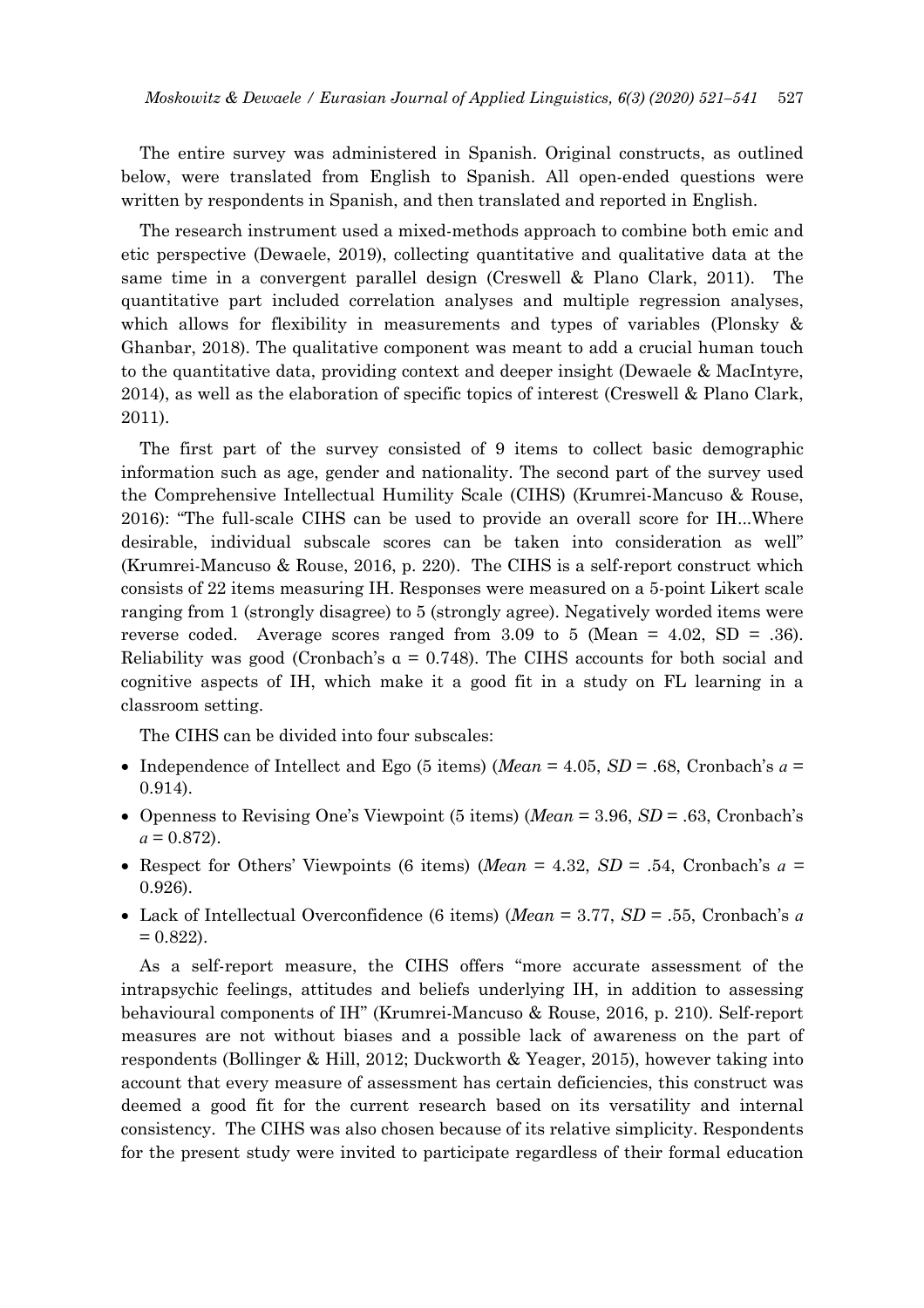level or their proficiency in English, and "the scale requires only 4 years of education to be readable" (Krumrei-Mancuso & Rouse, 2016, p. 220).

The third part of the survey measured enjoyment using the S-FLES (Botes et al., 2020), consisting of 9 items. All questions were positively worded and measured on a 5-point Likert scale ranging from 1 (*strongly disagree)* to 5 *(strongly agree).* FLE scores ranged from 1.40 to 5, *Mean* = 3.76, *SD* = .76, Cronbach's *ɑ* = .884.

The FLE subscales are:

- Personal Enjoyment (3 items) (*Mean* = 3.96, *SD* = .82; Cronbach's  $\alpha$  = .793)
- Social Enjoyment (3 items) (*Mean* = 3.39, *SD* = .88; Cronbach's  $\alpha$  = .758
- Teacher Appreciation (3 items) (*Mean* = 3.93, *SD* = 1.05, Cronbach's  $\alpha$  = .927)

The fourth part of the survey consisted of 8 items measuring respondents' levels of Foreign Language Classroom Anxiety (FLCA), using items extracted from the FLCAS (Horwitz et al., 1986), which were also used by Dewaele and MacIntyre (2014, 2016). Two positively oriented items were recoded. Scores ranged from 1 to 5, *Mean* = 3.09,  $SD = .91$ , Cronbach's  $\alpha = .852$ .

Normal distribution was checked with QQ plots for IH, FLE and FLCA (Figures 1- 3). Aside from some outliers on the positive and negative ends of the FLE and FLCA scales, the scores seemed normally distributed and the more powerful parametric statistics were chosen.



Figure 1. Q-Q Plot for IH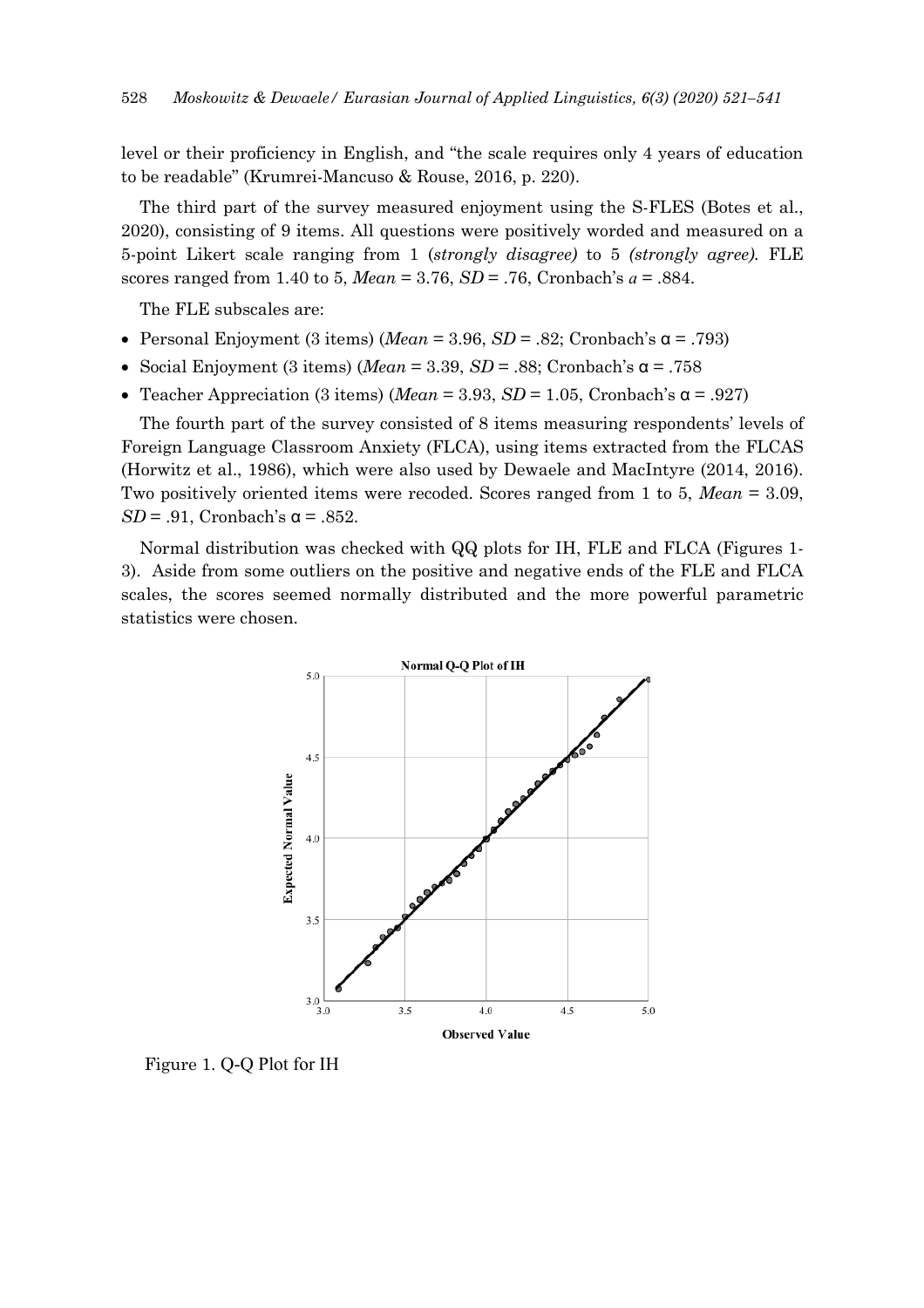

Figure 2. Q-Q Plot for FLE



Figure 3. Q-Q Plot FLCA

The fifth and final section of the survey consisted of three open-ended questions, meant to add more granular detail to the quantitative data and gain a deeper understanding of respondents' experiences in their own words. The open-ended questions, which elicited a written response, were: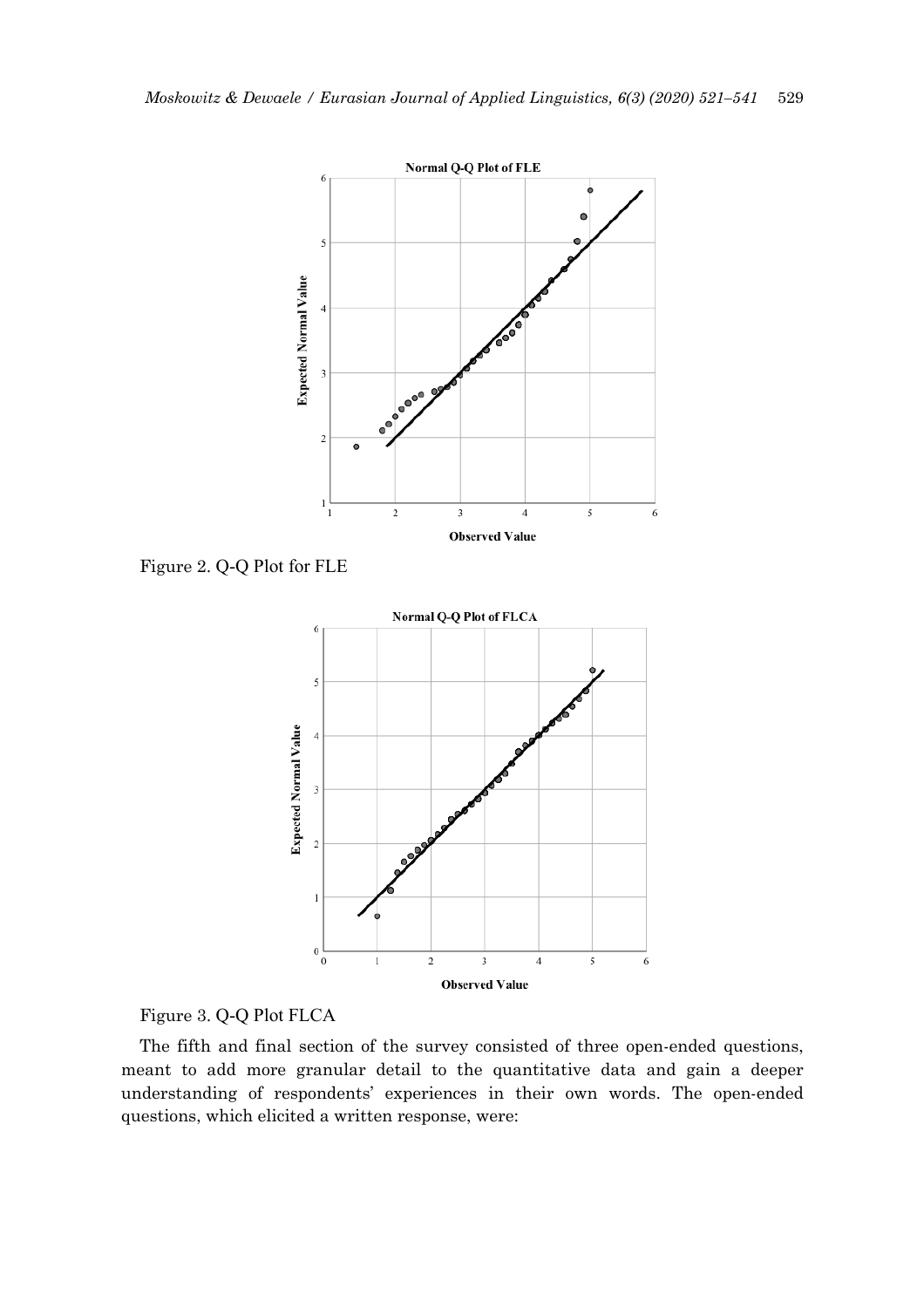- 1. Describe an episode in your English class which you really enjoyed. Use as much detail as possible. [Based on Dewaele & MacIntyre, 2014].
- 2. Describe an episode in your English class that caused you anxiety. Use as much detail as possible.
- 3. What are your biggest strengths and weaknesses in learning English?

# **4. Results**

*4.1. Quantitative analysis*

Pearson correlation analysis showed no significant relationship between total IH and total FLE  $(r = -.056, p = ns)$ . However, a significant negative relationship was found between the IH subscale Lack of intellectual overconfidence and the FLE subscale of FLE Personal (Table 1). According to Plonsky and Oswald (2014) this correlation represents a small effect size  $(r = .25)$ . In other words, the higher the lack of overconfidence, the less FLE Personal experienced.

Table 1. Pearson correlations between total IH, IH subscales and FLE subscales

| Subscale                            | Personal | Social  | Teacher Appreciation |
|-------------------------------------|----------|---------|----------------------|
| Independence of Intellect and Ego   | .109     | $-.076$ | .057                 |
| Openness to Revising Own Viewpoint  | .026     | $-.029$ | .092                 |
| Respect for Others' Viewpoints      | .052     | $-.102$ | .050                 |
| Lack of Intellectual Overconfidence | $.245**$ | $-148$  | $-.070$              |

\*\*  $p < .01$ 

A scatterplot of FLE Personal and Lack of intellectual overconfidence (Figure 4) illustrates the negative correlation, indicating that those who lack intellectual overconfidence experience less Personal enjoyment in class.

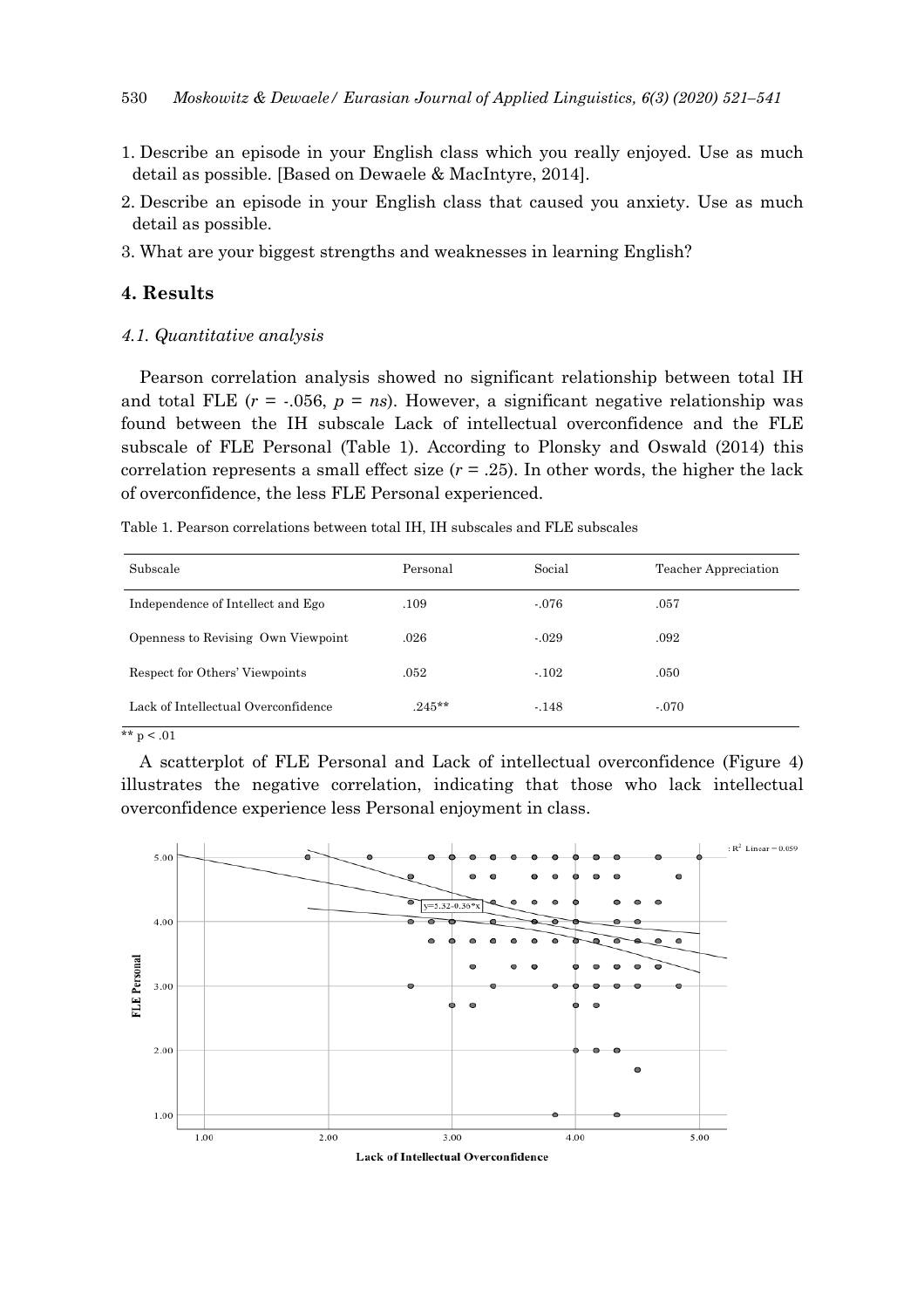Figure 4. Scatterplot of FLE Personal and Lack of Intellectual Overconfidence (with 95% confidence intervals)

A Pearson correlation analysis showed no significant relationship between total IH and FLCA  $(r = .056, p = ns)$ . However, the IH subscale 'Independence of intellect and ego 'is negatively correlated with FLCA and the subscale 'Lack of intellectual overconfidence 'is positively correlated with FLCA, representing a very small effect size (see Table 2, Figures 5-6).

Table 2. Pearson correlations between IH subscales and FLCA

| IH Subscale                         | <b>FLCA</b> |
|-------------------------------------|-------------|
| Independence of Intellect and Ego   | $-217**$    |
| Openness to Revising Own Viewpoint  | .033        |
| Respect for Others' Viewpoints      | .029        |
| Lack of intellectual Overconfidence | $.155*$     |

 $*$  p < .05, \*\* p < .01



Figure 5. Scatterplot of FLCA and Independence of Intellect and Ego (with 95% confidence intervals)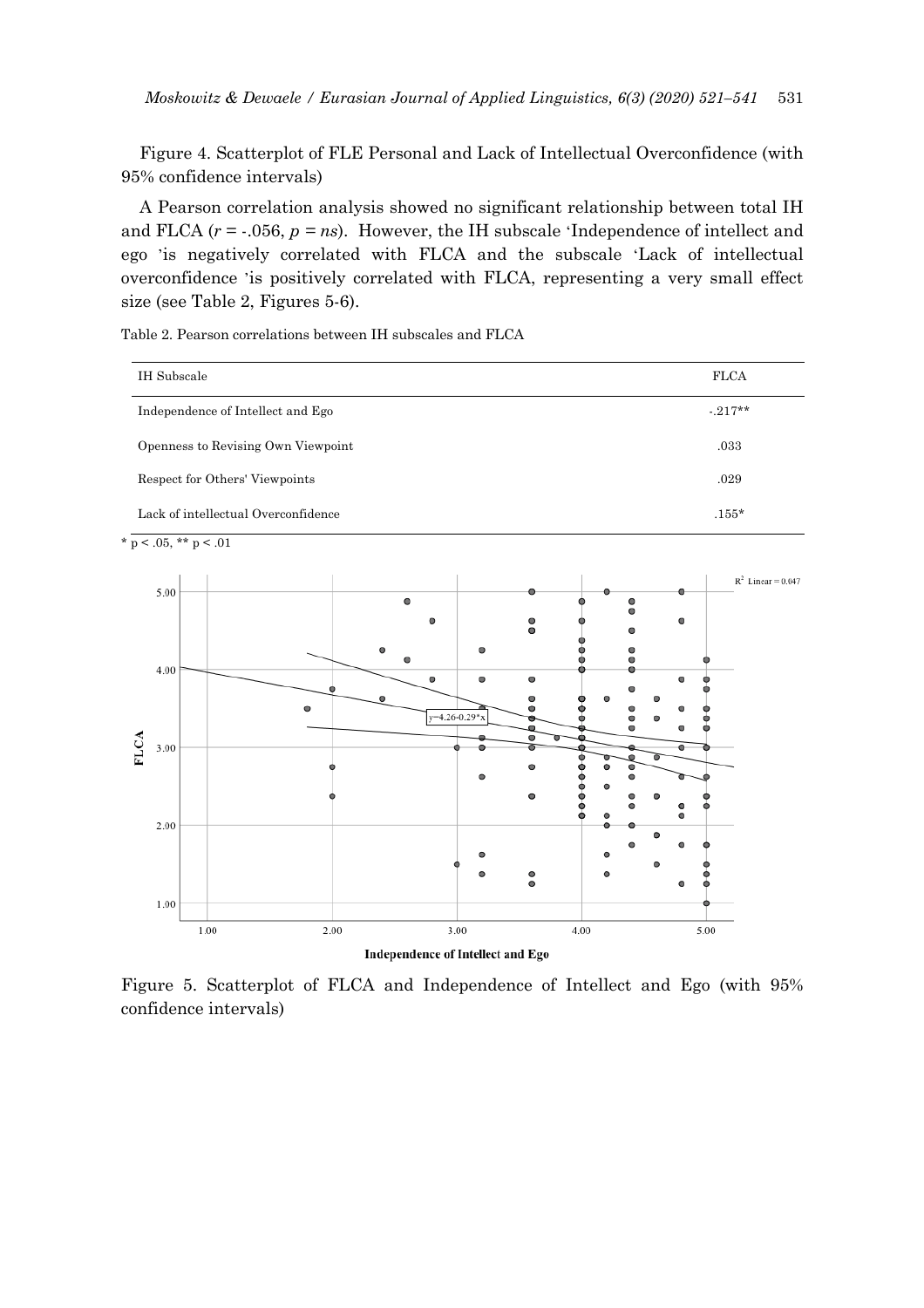

Figure 6. Scatterplot of FLCA and Lack of Intellectual Overconfidence (with 95% confidence intervals)

The two variables that had a significant relationship with FLCA were included in a multiple linear regression analysis (Table 5). It revealed a significant regression equation for FLCA with the two variables predicting 7% of the variance (Adjusted *R2*  $= 6.1, F(2,160) = 6.3, p < .002$ . The strongest predictor of FLCA was Independence of Intellect and Ego ( $Beta = .220$ ,  $t = .2.89$ ,  $p < .004$ ), followed by Lack of Intellectual Overconfidence ( $Beta = .160$ ,  $t = .210$ ,  $p < .037$ ). This effect size is small (Plonsky & Ghanbar, 2018). In other words, participants with high levels of Independence of Intellect and Ego suffered less from FLCA while those with high levels of Lack of Intellectual Overconfidence suffered more from FLCA.

## *4.2. Qualitative analysis*

Three open-ended questions asked respondents to describe their experiences in their own words. Because the questions were obligatory, all 163 respondents answered, producing 9,561 words in total, with responses of varied lengths. Responses were chosen based on relevance and interest.

## *4.2.1. IH and FLE*

When asked to describe an enjoyable episode in English class, certain themes were recurrent in the respondents 'answers. In general, humour, playfulness and unguarded spontaneity on the part of the teacher were often cited, which accords with past research on FLE (Dewaele, 2015; Dewaele & Dewaele, 2017; Dewaele et al., 2018; Dewaele & MacIntyre, 2014; Dewaele, Magdalena Franco & Saito, 2019), as well as past research on the effect of positive emotional contagion in the classroom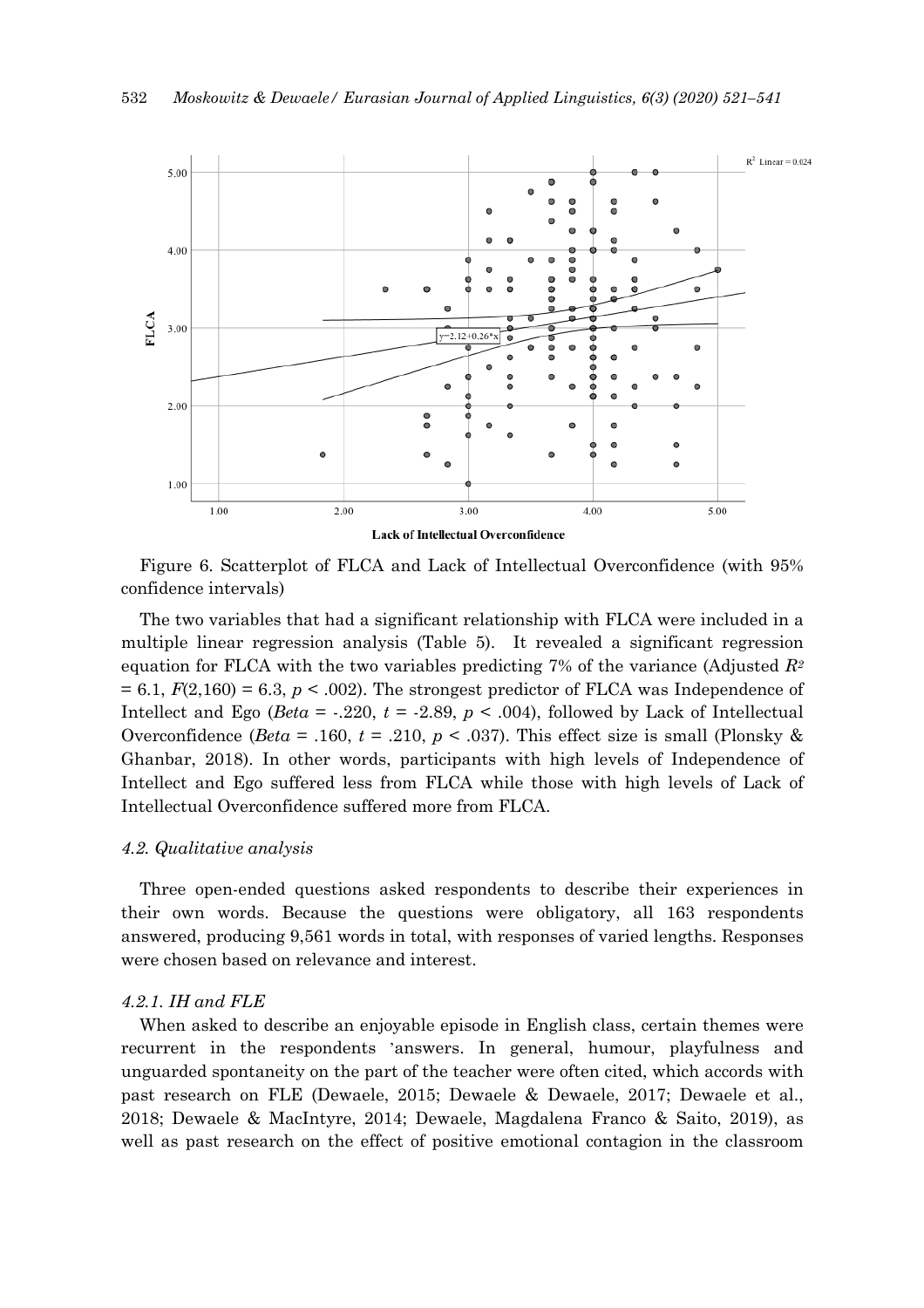(Dewaele & Li, 2020; Dresel & Hall, 2013; Frenzel & Stephens, 2013; Moskowitz & Dewaele, 2019).

Evidence also emerged of the different domains of IH in relation to FLE. One respondent makes a particularly interesting point about how respectfully disagreeing with others 'opinions evinced a strong sense of enjoyment. Interestingly, in some responses the teacher also seems to be promoting IH in the students by encouraging them not to take disagreements personally. This could be interpreted as teacher promotion of the IH domain of Independence of intellect and ego in students.

Respondents described the joy of learning new things and motivation to learn, which is consistent with a key characteristic of IH (Blackwell, Trzesniewski, & Dweck, 2007; Krumrei-Mancuso et al., 2020, Porter & Schumann, 2018). In addition, there were descriptions of a sense of social enjoyment and bonding with peers, which might relate to the IH characteristic of not being overly concerned with social status (Roberts & Wood, 2003):

AB, 21, Spain: I have a class called oral practice, once the teacher arrived and gave us some topics for us to make debates. [Topics] were politics, human rights or bizarre as witchcraft. I remember very well that the teacher told us to express our opinions and if we agreed or not, we would not feel personal. That exercise gave us confidence to improve our orality, we laughed when we debated and did not agree on aspects since we all wanted to talk and contradict the other (in a respectful and friendly way) to the point that we did not want to leave the room to continue doing the activity.

MS, 19, Spain/Netherlands: They taught us about phonetic symbols and how they were read and absolutely nobody had any idea of anything. It was very fun to see that nothing happens for not knowing about a subject, that it never hurts to know new things and that it does not matter the level in which you are to learn basic things that at the same time they went through to study.

IH and a sense of FLE is also seen in responses about feeling a lack of social pressure in the classroom, and consequently, a sense of unity. This is reminiscent of the findings of Dewaele et al. (2018) that FLE is sometimes experienced by learners as an absence of anxiety and of joint purpose. The crucial role of the teacher in promoting FLE was cited repeatedly by respondents, squaring with previous research on emotion in the classroom. One respondent described her teachers use of 'bad ' teacher jokes to lighten the mood of the classroom:

RF, 18, Spain: An old teacher, he told us his experiences, bad jokes and made random comments to get us to smile, because he knew that we were very heavy class.

JA, 52, Spain: Interaction with teachers is important. When they correct me in a private talk and you think that the class has not done well to correct you several times and they evaluate you as you have made a great effort.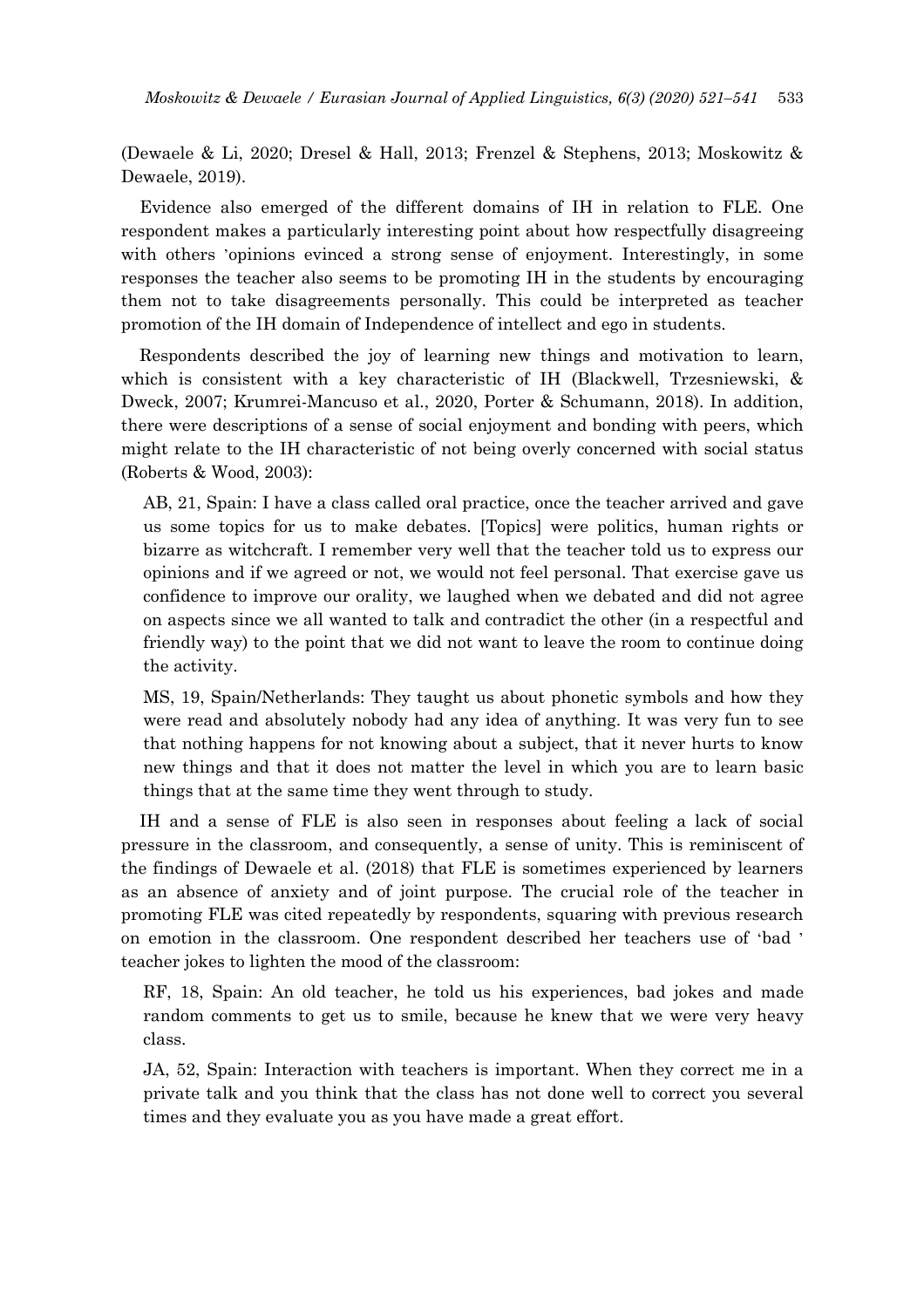JG, Gender unspecified, 19, Spain: In an English course in Madrid, the teacher made us repeat the alphabet in turn, each person said a letter, a, b, c, d, ... until we reached the z. The goal was to speak as quickly as possible and whoever took the shortest time won. (…). I didn't feel any social pressure of having to stand out or match the rest of my classmates. The atmosphere was cozy, there was a lot of confidence among the entire class because the teacher made us do dances from the beginning to lose the shame among all.

NA, 19, Colombia: It was last semester, I had a very dynamic teacher, we did very simple activities which helped us all learn more. Since there were boys who had almost perfect English, people like me who didn't study before in any institution felt insecure. What the teacher did was put an activity in which no matter your level of English you could participate in it, so we all had a lot of fun.

Another salient theme in the descriptions of FLE is the enjoyment of classroom debate. This connection is noteworthy in relation to IH as it implies not taking disagreement too personally (Independence of intellect and ego) and amicable, nonthreatening disagreement (Respect for others 'viewpoints):

EV, 24, Spain: Possibly, one of the English classes I enjoyed most was a group discussion. In this debate, a critical situation was exposed that forced students to choose a limited number of tools and people (different trades) to start a new life on a desert island. This resulted in an intense conversation with varied arguments and opinions. Each group should reach a conclusion and expose it in front of the other groups.

DA, 17, Colombia: In a class we did socialization exercises and it was interesting to share ideas and different points of view with my classmates regarding different topics.

HG, 20, Colombia: Holding a debate about an interesting topic in which comments were seen in favour was one of the best classes I have had, since it was based on talking about something that is important to us as people.

# *4.2.2. IH and FLCA*

The qualitative data indicated that fear of embarrassment among peers is a commonly reported source of anxiety among learners, underscoring the wellestablished link between social standing and FLCA. As evident in the following responses, learners feel particularly susceptible to anxiety when asked to speak or answer questions in front of the class, for fear of embarrassing themselves or being negatively judged by their peers. This might be understood as a deficiency of the IH characteristic of Independence of intellect and ego:

JP, 19, Spain: In English lexicology and morphology classes, my teacher is quite strict. I am very bad at the subject, but also always put exercises on the board and call us to do them. Apart from the fact that I feel that she will think that I am stupid if I make a mistake, I also think that the partners will laugh at me etc.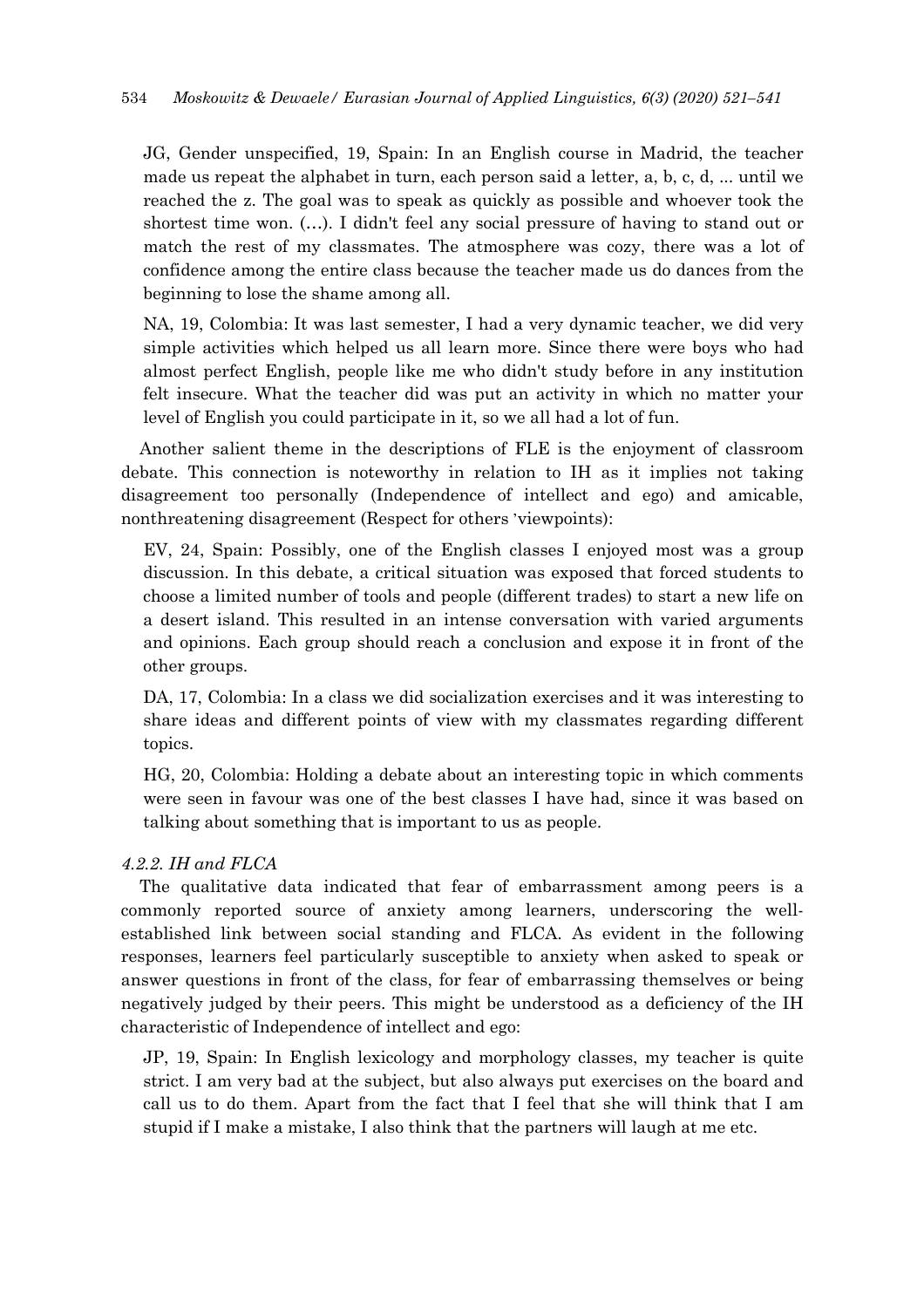MS, 20, Colombia: It was the class where we had to present the oral part of a course. We had to make a sketch. My group and I did not prepare the presentation well, we were not clear about the situation nor did we know our dialogues but we still decided to go, it went badly and we made a fool of ourselves.

SM, 26, Spain: To speak in English in front of my classmates. It is something that makes me feel anxious forever. I don't think I have a bad level of English, but it's true that I don't feel comfortable if I know that there are people with a good level of English who are listening to me.

JG, 19, Spain: When you have to speak out loud, in front of the public, during presentations I often feel that they don't care what I'm going to say, or that what I'm saying is boring. Above all, people's faces make me very nervous because some people frown too much and I feel they are judging me by my level of English.

Also expressed is anxiety caused by being caught off guard or put on the spot and being compared to other students in the class:

MO, 18, Spain: When I feel more anxious in my English classes is when we do oral activities during class and the teacher calls me to come out in front of everyone and speak improvisedly, without having a script, or to do something that I cannot have studied and thought carefully about What am I going to do and say? In front of a group of people I find it hard to behave naturally and think clearly.

Although pressure to save face among peers is a common thread among responses to FLCA, teachers were also occasionally mentioned as both causing and decreasing classroom anxiety. Several respondents mentioned a fear of being ridiculed in front of the class by the teacher. Conversely, as seen in the following response, the use of teacher humor to assuage classroom anxiety was also mentioned:

MM, 19, Spain: One day, we were talking about body language in oral presentations. The teacher, to correct our mistakes and be more professional and less nervous before the public, asked us to get up, and improvising, to tell our classmates our reasons to be studying the career we had chosen. It was a very enriching activity, which helped us to know our mistakes and learn from them, as well as laugh a lot while we did it because of the teacher's comments.

## **5. Discussion**

The first question dealt with the relationship between IH and FLE. No significant relationship emerged between overall IH and overall FLE, however the IH subscale Lack of intellectual overconfidence was significantly negatively correlated to FLE Personal. This might suggest that those who are not overconfident about their ideas and intellectual abilities might experience slightly less enjoyment in the FL classroom than those who are overconfident. The FLE domains of FLE Social and FLE Teacher Appreciation were not significantly linked to any subscale of IH, possibly because the emotions arising from social contact with peers and teachers are more remote from the very ego-centered dimensions of IH. Overconfidence might be a risky trait in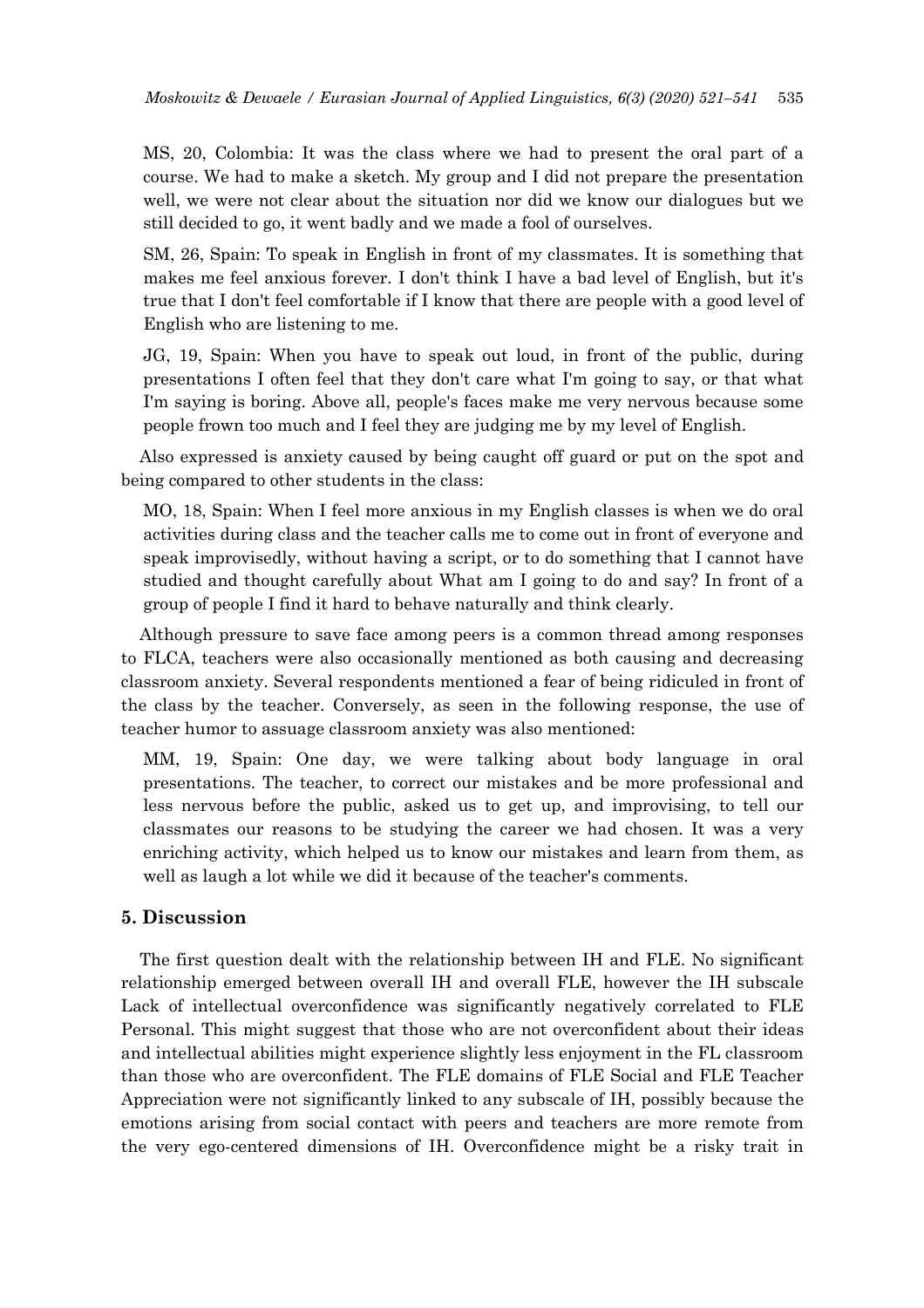general, but one might argue that overconfidence is a useful trait in classroom interaction as it implies active participation and maybe even a sense of recklessness and linguistic experimentation, which is at the heart of FLE (cf. Boudreau et al., 2018; Dewaele & MacIntyre, 2014). Too little confidence in one's ideas and intellectual abilities, to which could be added communicative abilities, might stop one from joining the discussion and enjoying the process of trying out a new persona in a new language. In other words, too much humility might be a silencer.

The second question explored the relationship between IH and FLCA. Again, there was no significant connection between overall IH and FLCA, though the findings revealed that the IH subscale of Independence of intellect and ego was negatively correlated with FLCA, meaning that those who feel less personally attacked or threatened by disagreement or difference of opinion tend to experience less anxiety. It suggests that those who are confident about their intellectual (and communicative) abilities have a mental shield that protects them from FLCA. The subscale included questions such as *I feel small when others disagree with me on topics that are close to my heart.* This finding aligns with the notion that because FL use presents a potential loss of face, those who are less likely to take things personally and feel intimidated by adversity might feel less anxiety. Similarly, learners who score higher on Psychoticism (i.e. those who do not mind much what other people think of them) have been found to suffer less from FLCA (Dewaele, 2013).

The IH subscale of Lack of intellectual overconfidence was positively linked with FLCA, indicating that learners who do not believe that their ideas are inherently better than others might experience slightly more anxiety. The explanation for this relationship is probably linked to what we argued earlier about FLE. Being too humble about one's intellectual (and communicative) abilities means too much doubt about being able to use the FL effectively and a fear of errors and disfluencies. It entails a preference to remain passive during discussions, pushing one in the role of observer rather than participant, and hence not joining in group bonding that is the source of FLE and an excellent antidote to FLCA. The two IH subscales taken together predicted a small amount of variance in FLCA.

The results of the first and second research questions indicate that the IH subscale 'Lack of intellectual overconfidence 'has a negative effect on FLE and a positive effect on FLCA. This finding could be taken to mean that being overconfident might in fact be a good thing in the FL classroom. However, the IH subscale of Independence of intellect and ego negatively predicted FLCA, indicating that those who are fully aware of their intellectual (and communicative) abilities, and not inclined to hide them, may suffer less from FLCA because their ego can deal with unexpected problems and criticisms

In the open-ended questions for FLE, respondents repeatedly wrote about enjoying debates in the classroom and the joy of learning new things. The role of the teacher was mentioned frequently as a factor influencing FLE. Although the teacher's role in FLCA was mentioned both positively and negatively, responses overwhelmingly cited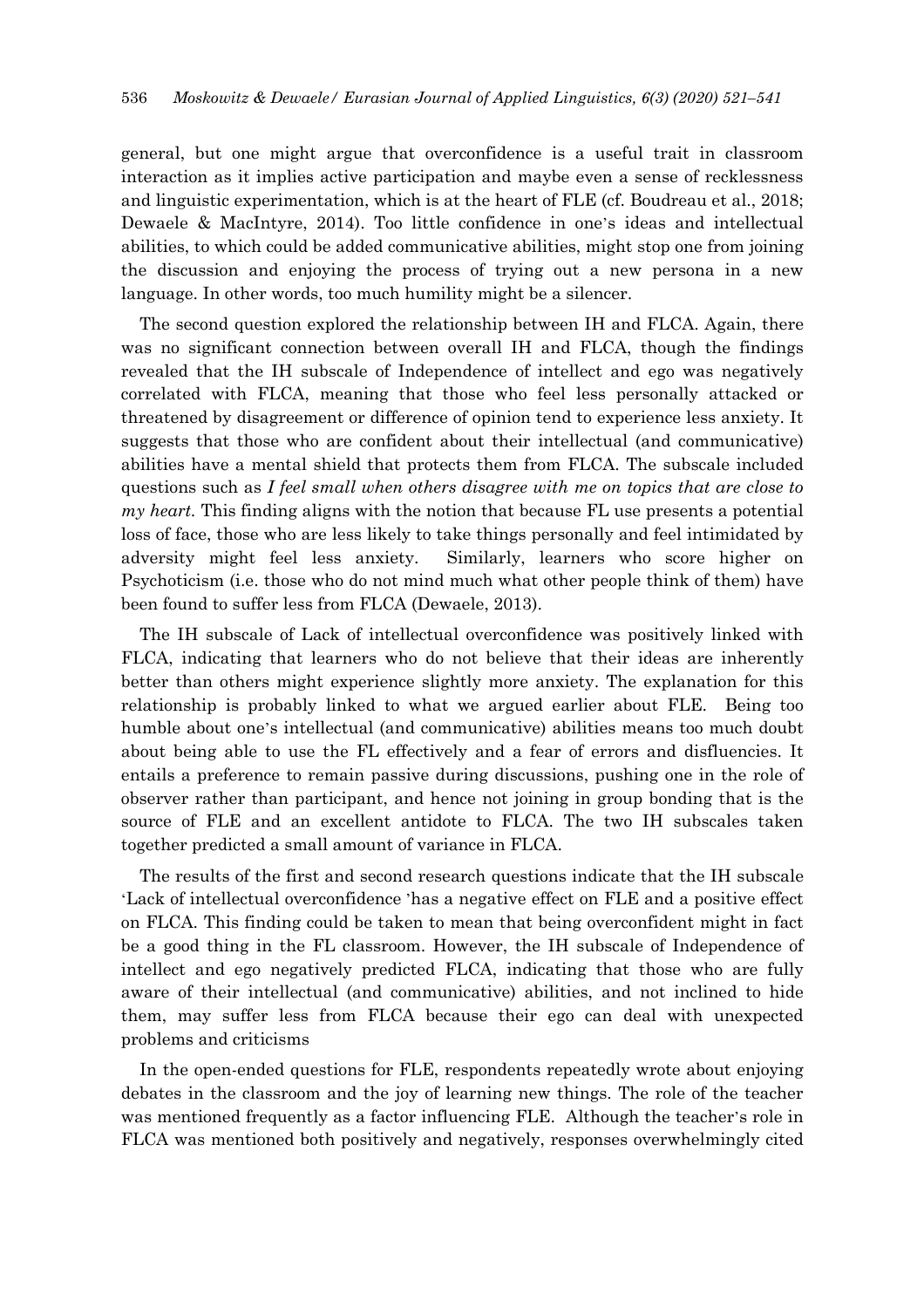peers as a main factor in FLCA confirming previous research (Dewaele & Dewaele, 2017, 2020).

Interestingly, the qualitative data seem to support the quantitative finding of a positive relationship between 'Lack of intellectual overconfidence ' and FLCA. Being humble may be considered a virtue, but some overconfidence might not be a sin the FL classroom as it could help control FLCA and boost FLE.

The negative relationship between Independence of intellect and ego and FLCA was apparent in the open-ended responses as well. Respondents who felt that making mistakes presented a threat to their sense of self reported anxiety and fear of humiliation. This self-consciousness in FL classrooms could be understood as a *lack* of independence of intellect and ego.

Overall, results from the questionnaire point to a complex and nuanced relationship between IH and FL learning. While IH may generally be considered a virtue in other domains such as promoting tolerance in political debate, in the emotionally charged arena of the FL classroom it seems to be a mixed bag, with both positive and negative effects on learner emotions.

Research on IH is quickly expanding though it is still in its relative infancy. One area in particular that deserves attention is the role of IH in different cultural settings, especially in non-Western settings (Alfano et al., 2017).

One limitation of the research design is that the teacher was largely left out of the equation. Past research has shown that how students view teachers affect their FLE. but is not predictive of FLCA (Dewaele & Dewaele, 2020; Dewaele et al., 2019). And indeed, in the current study the teacher's indispensability in promoting and maintaining FLE was apparent throughout the respondents 'written answers to the open-ended questions. Future research might consider taking the teacher into account, perhaps even testing the teacher's IH as a possible predictor of their own emotions and students 'FLE and FLCA.

Future research might explore the complex personal underpinnings of IH in relation to FL learning. The data presented in the current paper suggest that IH might be simultaneously a boon and a bane to FL learning, affecting different aspects differently. It would also be worthwhile to further explore the connection between IH and other aspects of FL learning in diverse contexts and learning situations.

# **6. Conclusion**

This study looked at how IH affects FLE and FLCA among Spanish EFL learners. No relationship emerged at the global level, but a number of significant links were found between the subscales of IH, FLE and FLCA. Participants who scored higher on Intellectual overconfidence also experienced significantly more ego-oriented personal enjoyment and suffered less from FLCA. Participants with higher levels of Independence of intellect and ego were also significantly less likely to suffer from FLCA.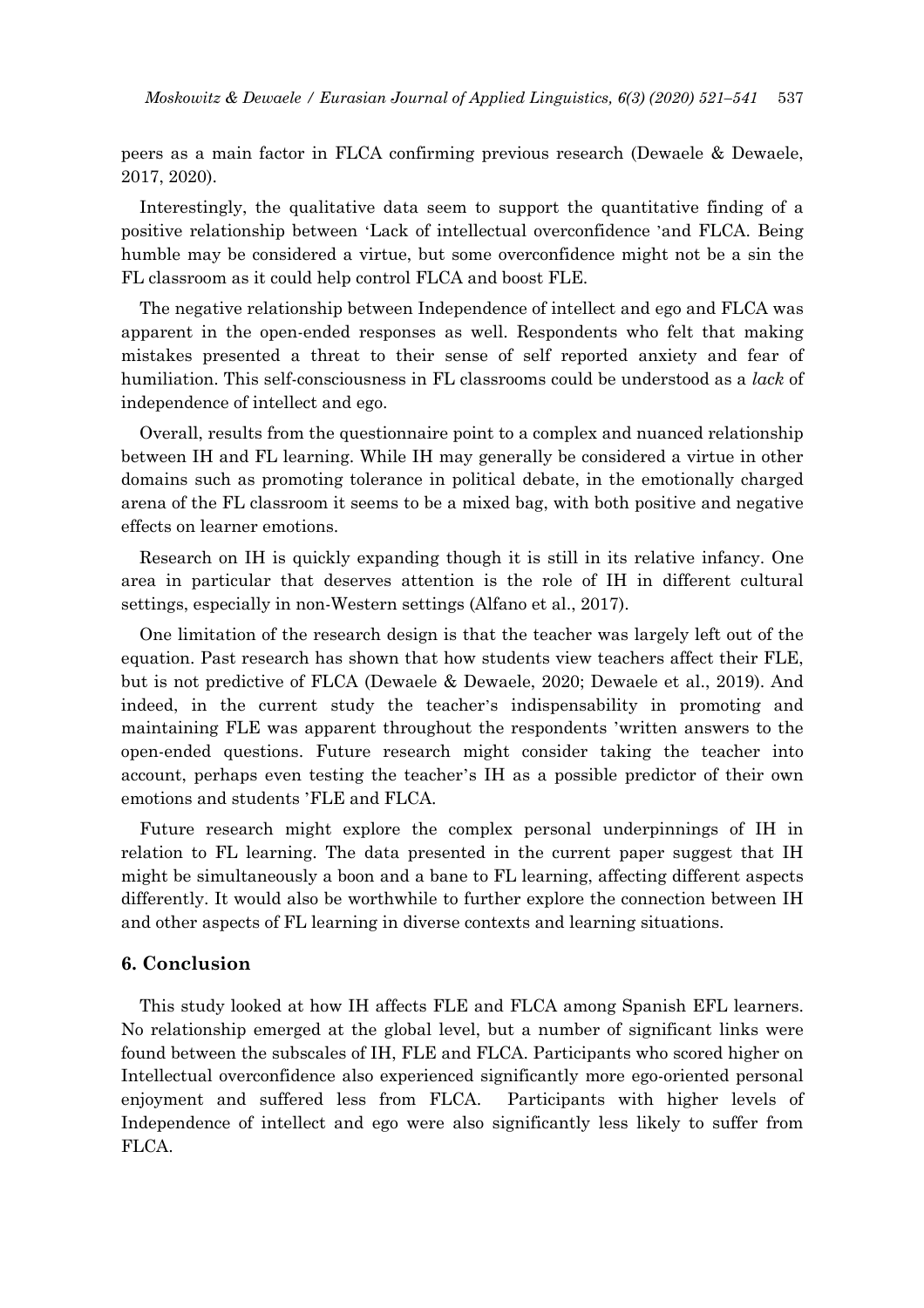Echoes of the statistical findings were found in the qualitative data. Crucially, confidence emerged as an important attribute in controlling FLCA and a pre-requisite for FLE. Participants established connections between some IH traits, FLE and FLCA that did not emerge in the quantitative analyses. For example, the enjoyment of lively classroom debates and the respect of others ' viewpoints, which aligns with Porter and Schumann's research (2018). Additionally, participants with higher IH levels seemed more aware of their own limitations, a finding that also aligns with previous research (Hoyle et al., 2016).

The results of the present study are modest, suggesting that overall IH has a relatively limited effect on learners 'classroom emotions. This could be linked to the very construct of IH adopted in this paper. It seems that one aspect of IH, namely selflessness, is less relevant to classroom emotions, while the other aspect of IH, having an accurate view of one's own worth and abilities, might temper both enjoyment and anxiety. The mixed results of the current study underscore the complexity of the interactions between personality traits and classroom emotion in FL classes.

# **The Research and Publication Ethics Statement**

The Ethics Committee/Board approval for this study was obtained from School of Social Sciences, History and Philosophy, Birkbeck, University of London on 11/04/2019. No ethical considerations were violated in this study.

#### **The Conflict of Interest Statement**

In line with the statement of Committee on Publication Ethics (COPE), we hereby declare that we had no conflicting interests regarding any parties of this study.

#### **References**

- Alfano, M., Iurino, K., Stey, P., Robinson, B., Christen M, Yu F., & Lapsley, D. (2017). Development and validation of a multi-dimensional measure of intellectual humility. *PLoS ONE,* 12(8), e0182950.
- Arnold, J. (2011). Attention to affect in language learning. *Anglistik. International Journal of English Studies, 22,* 11-22.
- Arnold, J. (Ed.) (1999). Affect in Language Learning. Cambridge: Cambridge University Press.
- Barrett, J. (2017). Intellectual humility. *The Journal of Positive Psychology,* vol.12, no. 1, 1–2.
- Blackwell, L., Trzesniewski, K., & Dweck, C. (2007). Implicit theories of intelligence predict achievement across an adolescent transition: A longitudinal study and an intervention. *Child Development, 78,* 246-263.
- Bollinger, R. A., & Hill, P. C. (2012). Humility. In T. G Plante (Ed.), *Religion, spirituality, and positive psychology: Understanding the psychological fruits of faith* (pp. 31–48). Santa Barbara, CA: Praeger.
- Borg, S. (2006). *Teacher cognition and language education: Research and practice*. London: Continuum.
- Botes, E., Dewaele, J.-M., & Greiff, S. (2020). *The Development of a Short-Form Foreign Language Enjoyment Scale*. Unpublished manuscript.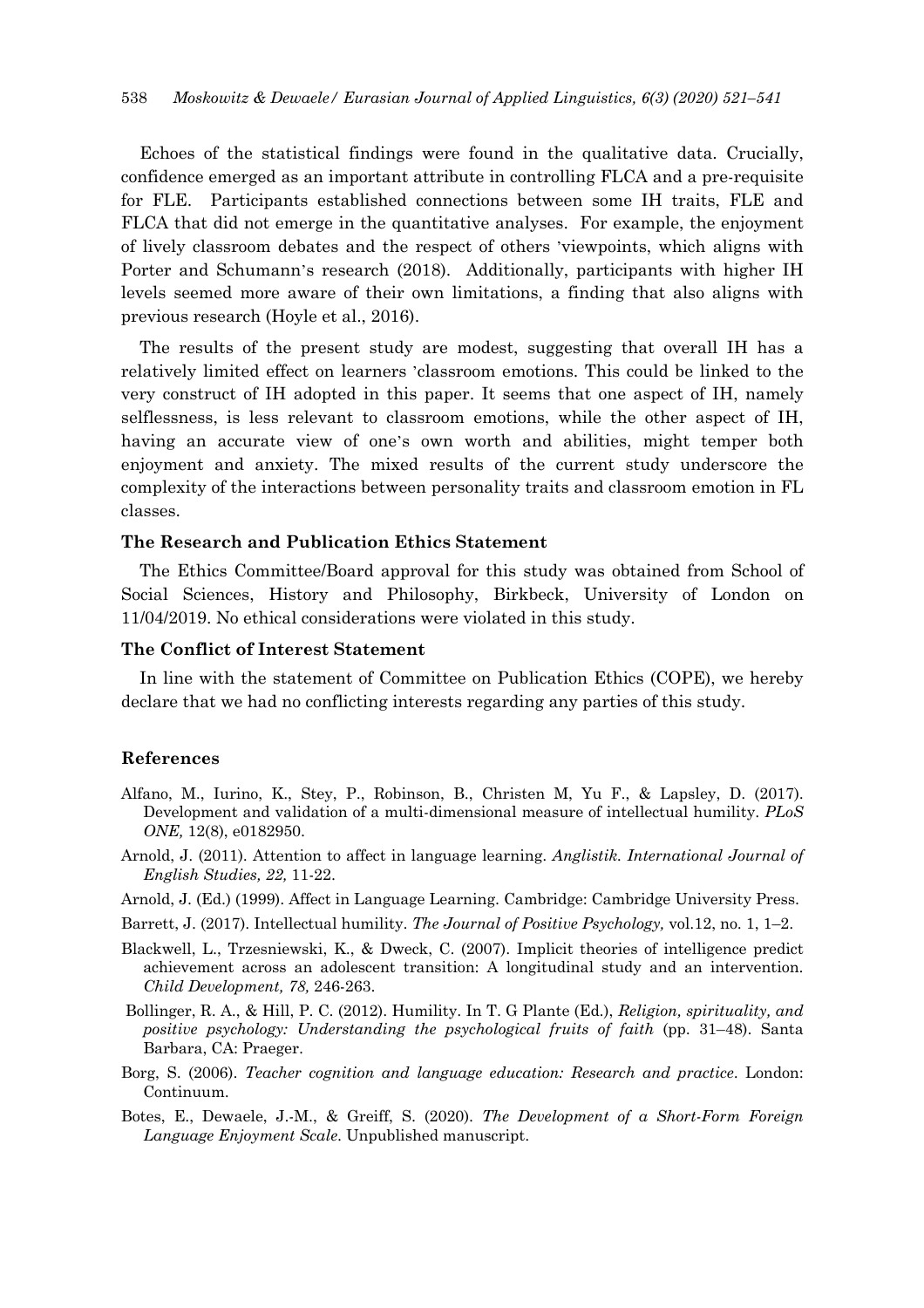- Church, I.M. & Barrett, J.L. (2016). "Intellectual Humility". In E. L. Worthington, D. E. Davis & J. N. Hook (eds.), *Handbook of Humility.* Abingdon: Routledge.
- Creswell, J.W. & Plano Clark, V.L. (2011). *Designing and Conducting Mixed Methods Research.* Thousand Oaks, CA: Sage.
- Dewaele, J.-M. (2009). Individual differences in Second Language Acquisition. In W. C. Ritchie & T. K. Bhatia (Eds.), *The New Handbook of Second Language Acquisition*. Bingley (UK): Emerald, pp. 623-646.
- Dewaele, J.-M. (2015) On emotions in foreign language learning and use. *The Language Teacher 39 (3)*, 13-15.
- Dewaele, J.-M., Chen, X., Padilla, A.M. & Lake, J. (2019) The flowering of positive psychology in foreign language teaching and acquisition research. *Frontiers in Psychology. Language Sciences, 10*, 2128. Doi: 10.3389/fpsyg.2019.02128
- Dewaele, J.-M. & Dewaele, L. (2017). The dynamic interactions in foreign language classroom anxiety and foreign language enjoyment of pupils aged 12 to 18. A pseudo-longitudinal investigation. *Journal of the European Second Language Association, 1,* 11–22.
- Dewaele, J.-M. & Li, C. (2020). Emotions in Second Language Acquisition: A critical review and research agenda. *Foreign Language World* [Chinese 外语界], *196*(1), 34-49.
- Dewaele, J.-M., Magdalena Franco, A. & Saito, K. (2019). The effect of perception of teacher characteristics on Spanish EFL Learners ' Anxiety and Enjoyment. *The Modern Language Journal, 103*(2), 412-427.
- Dewaele, J.-M. & Dewaele, L. (2020). Are foreign language learners ' enjoyment and anxiety specific to the teacher? An investigation into the dynamics of learners 'classroom emotions. *Studies in Second Language Learning and Teaching, 10*(1), 45-65.
- Dewaele, J.-M. & MacIntyre, P.D. (2014). The two faces of Janus? Anxiety and enjoyment in the foreign language classroom. *Studies in Second Language Learning and Teaching*, *4*, 237–274.
- Dewaele, J.-M., & MacIntyre, P. D. (2016). Foreign Language Enjoyment and Foreign Language Classroom Anxiety. The right and left feet of FL learning? In P. MacIntyre, T. Gregersen & S. Mercer (Eds.), *Positive psychology in SLA* (pp. 215-236). Bristol: Multilingual Matters.
- Dewaele, J.-M. & MacIntyre, P.D. (2019). The predictive power of multicultural personality traits, learner and teacher variables on foreign language enjoyment and anxiety. In M. Sato & S. Loewen (Eds.), *Evidence-based second language pedagogy: A collection of Instructed Second Language Acquisition studies* (pp. 263-286). London: Routledge.
- Dewaele, J.-M., Witney, J., Saito, K., & Dewaele, L. (2018). Foreign language enjoyment and anxiety in the FL classroom: the effect of teacher and learner variables. *Language Teaching Research, 22(6),* 676–697.
- Dörnyei, Z., & Csizér, K. (1998). Ten commandments for motivating language learners: Results of an empirical study. *Language Teaching Research, 2,* 203-229.
- Dörnyei, Z., & Murphy, T. (2003). *Group dynamics in the language classroom.* Cambridge: Cambridge University Press.
- Dresel, M., & Hall, N. C. (2013). Motivation. In N. C. Hall & T. Goetz (Eds.), *Emotion, motivation, and self-regulation: A handbook for teachers* (pp. 57–122). Bingley, UK: Emerald Group Publishing.
- Duckworth, A. L., & Yeager, D. S. (2015). Measurement matters: Assessing personal qualities other than cognitive ability for educational purposes. *Educational Researcher, 44*, 237–251.
- Erten, I. H. & Erten, N. (2014). Academic self-concept and students ' achievement in the sixth grade Turkish course: A preliminary analysis. *International Online Journal of Education and Teaching*, *1*(2), 46-55.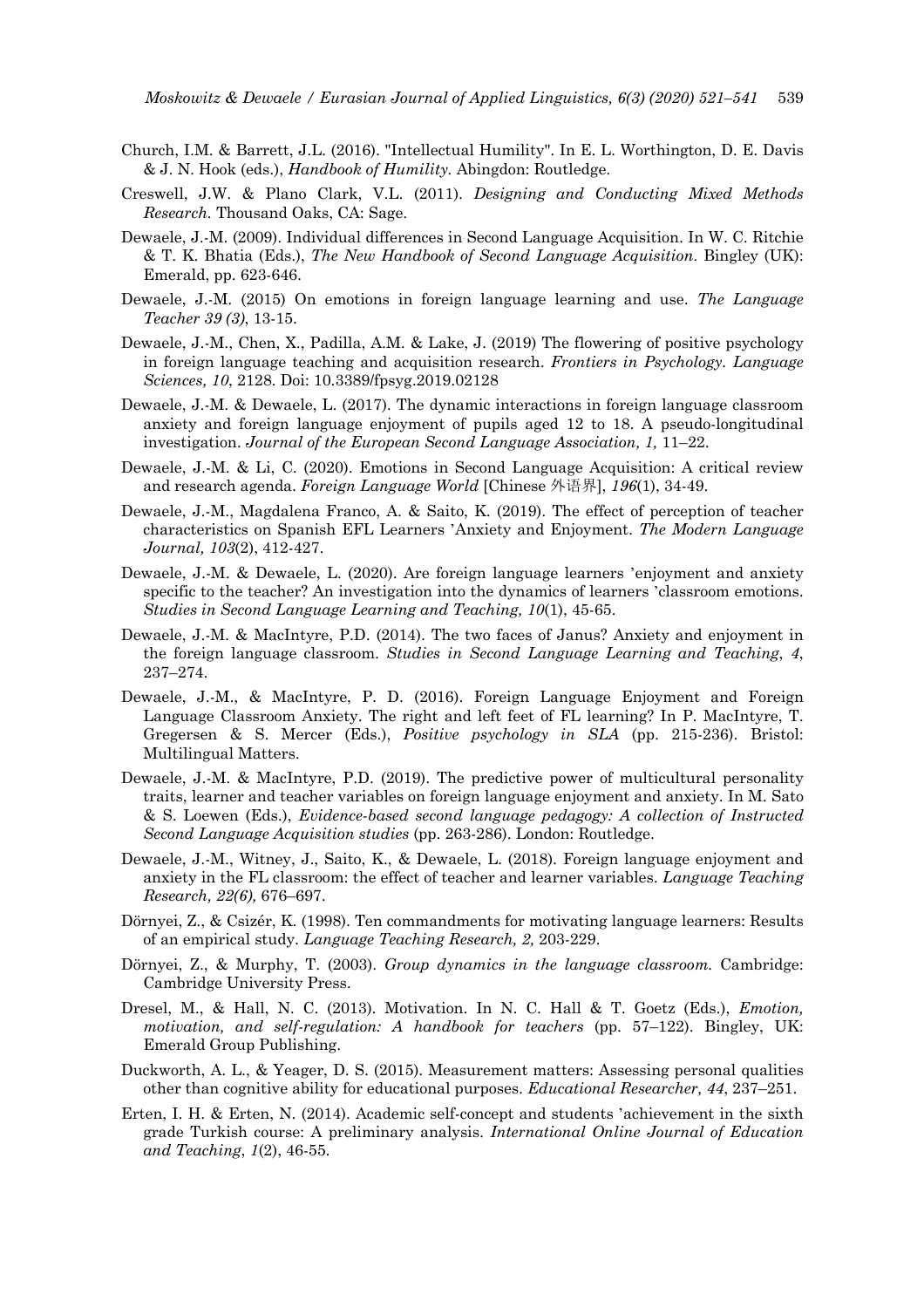Fredrickson, B.L. (2003). The value of positive emotions. *American Scientist, 91* (4), 330-335.

- Frenzel, A. C., & Stephens, E. J. (2013). Emotions. In N. C. Hall & T. Goetz (Eds.), *Emotion, motivation, and self-regulation: A handbook for teachers* (pp. 1-56) Bingley, UK: Emerald.
- Gregersen, T., & MacIntyre, P. (2014). *Capitalizing on Individual Differences: From Premise to Practice.* Bristol: Multilingual Matters.
- Hazlett A. (2012). Higher-order epistemic attitudes and intellectual humility. *Episteme 2012 9*(3), 205–223.
- Horwitz, E. (2017). On the misreading of Horwitz, Horwitz and Cope (1986) and the need to balance anxiety research and the experiences of anxious language learners. In Gkonou, C, Daubney, M., & Dewaele, J.-M. (Eds.), *New Insights into Language Anxiety: Theory, Research and Educational Implications* (pp. 31-47). Bristol: Multilingual Matters.
- Horwitz, E. K., Horwitz, M., & Cope, J. (1986). Foreign language classroom anxiety. *Modern Language Journal, 70,* 125–132.
- Hoyle, R., Davisson, E., Diebels, K. & Leary, M. (2016). Holding specific views with humility: Conceptualization and measurement of specific intellectual humility. *Personality and Individual Differences, 97,* 165-172.
- Krumrei-Mancuso, E. J. (2017). Intellectual humility and prosocial values: Direct and mediated effects. *The Journal of Positive Psychology, 12*(1), 13–28.
- Krumrei-Mancuso, E. J. (2018). Intellectual humility's links to religion and spirituality and the role of authoritarianism. *Personality and Individual Di*ff*erences, 130,* 65–75.
- Krumrei-Mancuso, E. J., & Rouse, S. V. (2016). The development and validation of the comprehensive intellectual humility scale. *Journal of Personality Assessment, 98*(2), 209– 221.
- Krumrei-Mancuso, E. J., Haggard, M. C., Labouff, J. P., & Rowatt, W. C. (2020). Links between intellectual humility and acquiring knowledge. *The Journal of Positive Psychology*, *15*, 155-170.
- Leary, M. R., Diebels, K. J., Davisson, E. K., Jongman-Sereno, K. P., Isherwood, J. C., Raimi, K. T., & Hoyle, R. H. (2017). Cognitive and interpersonal features of intellectual humility. *Personality and Social Psychology Bulletin, 43*(6), 793–813.
- Leary, M.R. (2016). Holding specific views with humility: Conceptualization and measurement of specific intellectual humility. *Personality and Individual Differences, 97*, 165–172.
- MacIntyre, P. D. & Gregersen, T. (2012) Emotions that facilitate language learning: The positive-broadening power of the imagination. *Studies in Second Language Learning and Teaching 2* (2), 193-213.
- Moskowitz, S., & Dewaele, J.-M. (2019). Is teacher happiness contagious? A study of the link between perceptions of language teacher happiness and student attitudes. *Innovation in Language Learning and Teaching*, 1–14. **doi: 10.1080/17501229.2019.1707205**
- Plonsky, L., & Ghanbar, H. (2018). Multiple regression in L2 research: A methodological synthesis and guide to interpreting R2 values. *The Modern Language Journal,* 102(4), 713- 731.
- Porter, T., & Schumann, K. (2018). Intellectual humility and openness to the opposing view. *Self and Identity, 17*(2), 139–162.
- Pritchard, D. (2018). Intellectual humility and the epistemology of disagreement. *Synthese. An International Journal for Epistemology, Methodology and Philosophy of Science.* doi: 10.1007/s11229-018-02024-5
- Roberts, R. C., & Wood, W. J. (2003). Humility and epistemic goods. In M. DePaul & L. Zagzebski (Eds.), *Intellectual virtue: Perspectives from ethics and epistemology* (pp. 257– 279). New York, NY: Oxford University Press.